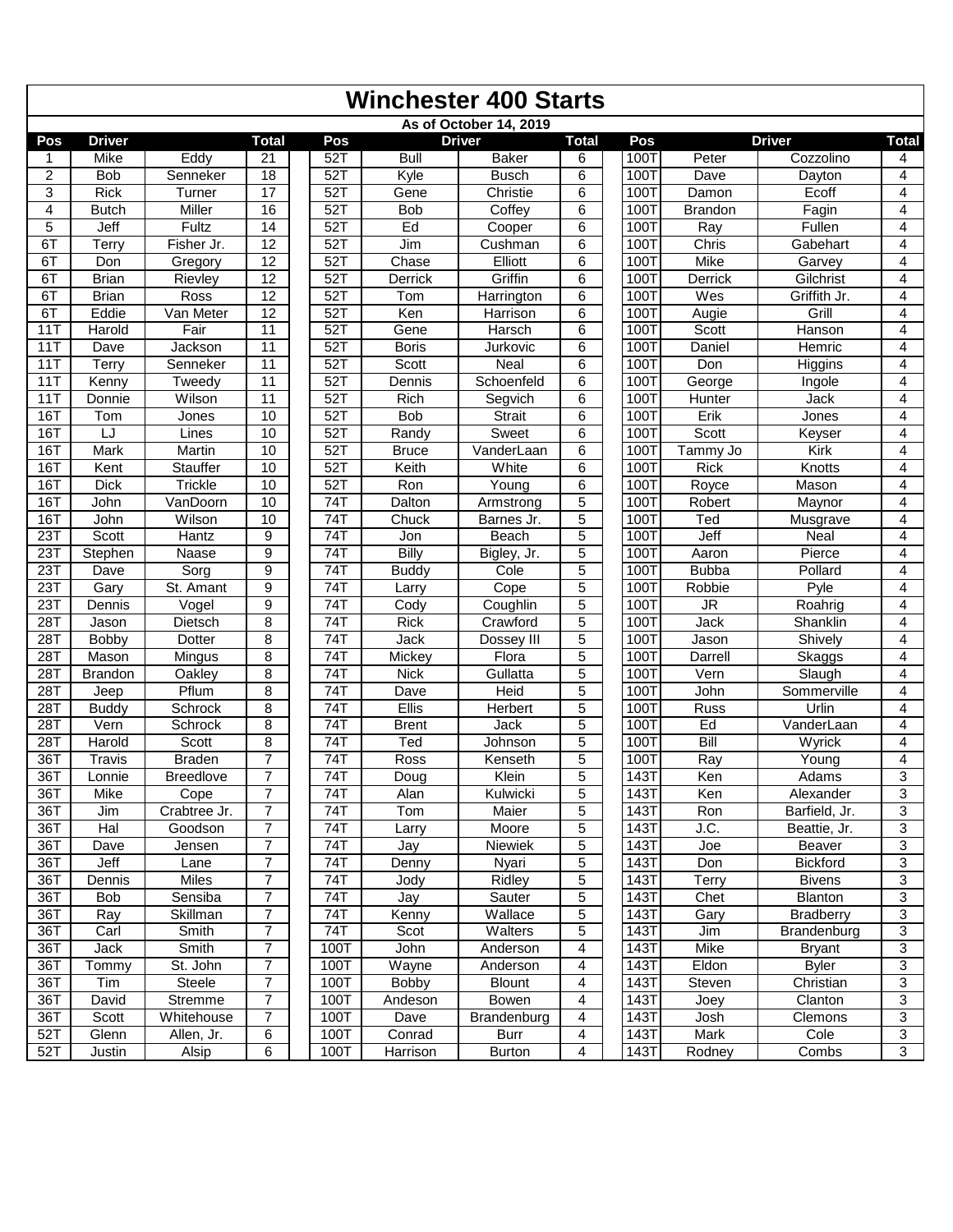|                   | <b>Winchester 400 Starts</b> |                     |                |  |                    |               |                        |                     |  |                              |                    |                 |                         |  |
|-------------------|------------------------------|---------------------|----------------|--|--------------------|---------------|------------------------|---------------------|--|------------------------------|--------------------|-----------------|-------------------------|--|
|                   |                              |                     |                |  |                    |               | As of October 14, 2019 |                     |  |                              |                    |                 |                         |  |
| Pos               | <b>Driver</b>                |                     | <b>Total</b>   |  | Pos                | <b>Driver</b> |                        | <b>Total</b>        |  | Pos                          | <b>Driver</b>      |                 | <b>Total</b>            |  |
| 143T              | Kyle                         | $\overline{C}$ rump | 3              |  | 143T               | Joe           | Williamson             | 3                   |  | 213T                         | Bobby              | Jacks           | 2                       |  |
| 143T              | Kevin                        | Cywinski            | 3              |  | 213T               | Roy           | Aitchison              | $\overline{2}$      |  | 213T                         | Garrett            | <b>Jones</b>    | $\overline{2}$          |  |
| <b>143T</b>       | Robbie                       | Dean                | $\overline{3}$ |  | 213T               | Nipper        | Alsup                  | $\overline{2}$      |  | 213T                         | Ben                | Kennedy         | $\overline{2}$          |  |
| 143               | Todd                         | Forbes              | 3              |  | 213T               | Don           | Andrews                | $\overline{2}$      |  | 213T                         | <b>Bob</b>         | Kohlmeyer       | $\overline{2}$          |  |
| 143T              | <b>Bruce</b>                 | Gould               | 3              |  | 213T               | Wayne         | Arnold                 | $\overline{c}$      |  | 213T                         | Chet               | Kosin           | $\overline{2}$          |  |
| 143T              | Jack                         | Gritter             | $\overline{3}$ |  | 213T               | Ed            | Baer                   | $\overline{2}$      |  | 213T                         | Dennis             | Lampman         | $\overline{2}$          |  |
| 143T              | Justin                       | Haley               | 3              |  | 213T               | <b>Buddy</b>  | Ball                   | $\overline{c}$      |  | 213T                         | Martin             | Latulippe       | $\overline{2}$          |  |
| 143T              | Doug                         | Hanna               | 3              |  | 213T               | Ray           | Barnard                | $\overline{c}$      |  | 213T                         | Dan                | Leeck           | $\overline{2}$          |  |
| 143T              | Larry                        | Harris              | $\overline{3}$ |  | 213T               | <b>Rick</b>   | Beebe                  | $\overline{c}$      |  | 213T                         | John               | Martin          | $\overline{2}$          |  |
| 143T              | Ron                          | <b>Hayes</b>        | 3              |  | 213T               | Christopher   | Bell                   | $\overline{2}$      |  | 213T                         | Sean               | <b>Matthuis</b> | $\overline{2}$          |  |
| <b>143T</b>       | Warren                       | Howard              | 3              |  | 213T               | Johnny        | <b>Belott III</b>      | $\overline{c}$      |  | 213T                         | Jordan             | Miller          | $\overline{2}$          |  |
| 143               | Danny                        | Jackson             | 3              |  | $\overline{213}$ T | Kyle          | Benjamin               | $\overline{c}$      |  | 213T                         | Mike               | Miller          | $\overline{a}$          |  |
| 143T              | Evan                         | Jackson             | 3              |  | 213T               | Johnny        | Benson, Jr.            | $\overline{2}$      |  | 213T                         | Jerry              | Mitchell        | $\overline{c}$          |  |
| 143T              | J. Michael                   | Kurkowski           | $\overline{3}$ |  | 213T               | Darwin        | Blankenship            | $\overline{2}$      |  | 213T                         | Bill               | Noel            | $\overline{2}$          |  |
| 143T              | Raphael                      | Lessard             | 3              |  | 213T               | Jim           | <b>Blount</b>          | $\overline{2}$      |  | 213T                         | Trevor             | <b>Noles</b>    | $\overline{2}$          |  |
| 143T              | Scott                        | Lovelady            | 3              |  | 213T               | Denny         | <b>Breedlove</b>       | $\overline{2}$      |  | 213T                         | Todd               | Oliver          | $\overline{c}$          |  |
| 143               | Ken                          | Lund                | 3              |  | 213T               | Josh          | <b>Brock</b>           | $\overline{2}$      |  | 213T                         | Spanks             | Overbeck        | $\overline{2}$          |  |
| <b>143T</b>       | LaMarr                       | Marshall            | 3              |  | 213T               | Larry         | <b>Brooks</b>          | $\overline{2}$      |  | 213T                         | Eddie              | Phelps          | $\overline{2}$          |  |
| 143T              | Moose                        | <b>Myers</b>        | 3              |  | 213T               | Clyde         | <b>Brown</b>           | $\overline{c}$      |  | 213T                         | Mark               | Pluer           | 2                       |  |
| 143T              | Colin                        | Nickolai            | 3              |  | 213T               | Robert        | <b>Burroughs</b>       | $\overline{2}$      |  | 213T                         | Chad               | Poorman         | $\overline{2}$          |  |
| <b>143T</b>       | Ron                          | North               | 3              |  | 213T               | <b>Brian</b>  | Campbell               | $\overline{2}$      |  | 213T                         | David              | Probst          | $\overline{2}$          |  |
| 143T              | Hank                         | Parker, Jr.         | 3              |  | 213T               | <b>Terry</b>  | Cater                  | $\overline{2}$      |  | 213T                         | Gene               | Prosser         | $\overline{2}$          |  |
| $\overline{1431}$ | <b>Brad</b>                  | Payne               | 3              |  | 213T               | Jeff          | Choquette              | $\overline{2}$      |  | 213T                         | Adam               | Purdy           | $\overline{2}$          |  |
| <b>143T</b>       | Toby                         | Porter              | 3              |  | 213T               | Jerry         | Churchill              | $\overline{2}$      |  | 213T                         | TJ                 | Reaid           | $\overline{2}$          |  |
| 143               | Freddie                      | Query               | 3              |  | 213T               | Don           | Collins                | $\overline{2}$      |  | 213T                         | Tom                | Reffner         | $\overline{2}$          |  |
| $\overline{143}$  | Tony                         | Raines              | 3              |  | 213T               | Gene          | Cook                   | $\overline{c}$      |  | 213T                         | David              | Reutimann       | $\overline{2}$          |  |
| 143T              | Dave                         | Roahrig             | 3              |  | 213T               | Tommy         | Cook                   | $\overline{c}$      |  | 213T                         | $\overline{T}$ ony | Ridner          | $\overline{2}$          |  |
| 143T              | Chuck                        | Roumell             | $\overline{3}$ |  | 213T               | Jaren         | Crabtree               | $\overline{2}$      |  | 213T                         | Tyler              | Roahrig         | $\overline{2}$          |  |
| 143               | Lonnie                       | Rush, Jr.           | 3              |  | 213T               | Frank         | Demske                 | $\overline{2}$      |  | 213T                         | Cole               | Rouse           | $\overline{c}$          |  |
| 143T              | Joe                          | Ruttman             | 3              |  | 213T               | Ray           | <b>Dillon</b>          | $\overline{2}$      |  | 213T                         | Kenzie             | Ruston          | $\overline{2}$          |  |
| 143T              | Jim                          | Sauter              | $\overline{3}$ |  | 213T               | Justin        | Drawdy                 | $\overline{2}$      |  | 213T                         | Dalton             | Sargeant        | $\overline{2}$          |  |
| 143               | Neal                         | Sceva               | 3              |  | 213T               | <b>Dick</b>   | Dunlevy, Jr.           | $\overline{c}$      |  | $2\overline{13}\overline{1}$ | Don                | Seaborn         | $\overline{2}$          |  |
| 143T              | Dave                         | Sensiba             | 3              |  | 213T               | Tristian      | Dupuis                 | $\overline{c}$      |  | 213T                         | Paul               | Shafer Jr.      | $\overline{2}$          |  |
| 143T              | John                         | Silverthorne        | 3              |  | 213T               | <b>Bubba</b>  | Gale                   | $\overline{2}$      |  | 213T                         | Tim                | Sibilia         | $\overline{2}$          |  |
| <b>143T</b>       | Chandler                     | Smith               | 3              |  | 213T               | Keith         | Gardner                | $\overline{2}$      |  | 213T                         | Dave               | Simko           | $\overline{2}$          |  |
| 143T              | Marvin                       | Smith               | 3              |  | 213T               | <b>Bobby</b>  | Gill                   | $\overline{2}$      |  | 213T                         | Kenny              | Simpson         | $\mathbf{2}$            |  |
| 143T              | Stanley                      | Smith               | $\overline{3}$ |  | 213T               | Larry         | Gorman                 | $\overline{2}$      |  | 213T                         | Dean               | South           | $\overline{2}$          |  |
| 143T              | Art                          | Sommers             | 3              |  | 213T               | Noah          | Gragson                | $\overline{2}$      |  | 213T                         | Kenny              | St. John        | 2                       |  |
| 143T              | Greg                         | Stewart             | 3              |  | 213T               |               | Green                  |                     |  | 213T                         | Keith              | Sterkowitz      | $\overline{2}$          |  |
|                   | Scott                        |                     | 3              |  | 213T               | David<br>Al   |                        | 2<br>$\overline{c}$ |  | 213T                         |                    | Stewart         | $\overline{2}$          |  |
| 143T              | Tim                          | Stovall             |                |  |                    |               | Grogg                  |                     |  | 213T                         | <b>Buddy</b>       |                 | $\overline{c}$          |  |
| 143T              |                              | Taylor              | 3<br>3         |  | 213T               | Matt<br>Cliff | Hagans                 | $\overline{c}$      |  | 213T                         | Dakota             | Stroup          | $\overline{2}$          |  |
| 143T              | Zach                         | Taylor              |                |  | 213T               |               | Hamm                   | $\overline{c}$      |  |                              | Sean               | Studer          |                         |  |
| 143T              | Austin                       | Theriault           | 3              |  | 213T               | Junior        | Hanley                 | $\overline{c}$      |  | 213T                         | Scott              | Sutherland      | $\overline{2}$          |  |
| 143T              | Russ                         | Tuttle              | 3              |  | 213T               | John          | Heck                   | 2                   |  | 213T                         | Rick               | Tomasik         | 2                       |  |
| 143T              | John                         | Vallo               | 3              |  | 213T               | Corey         | Heim                   | $\overline{c}$      |  | 213T                         | Wayne              | Trinkle         | $\overline{c}$          |  |
| 143T              | Billy                        | Van Meter           | 3              |  | 213T               | Roger         | Herp                   | $\overline{c}$      |  | 213T                         | Greg               | Van Alst        | $\overline{2}$          |  |
| 143T              | Roland                       | VanArsdale          | 3              |  | 213T               | <b>Dick</b>   | Hinshaw                | $\overline{c}$      |  | 213T                         | Bob                | Varney          | 2                       |  |
| 143T              | <b>Brandon</b>               | Varney              | 3              |  | 213T               | Shorty        | Hinshaw                | $\overline{c}$      |  | 213T                         | Lennie             | Waldo           | $\overline{\mathbf{c}}$ |  |
| 143T              | Steve                        | Wallace             | 3              |  | 213T               | Ed            | Hoffman                | $\overline{c}$      |  | 213T                         | Rusty              | Wallace         | $\overline{2}$          |  |
| 143T              | Paul                         | Weisner             | 3              |  | 213T               | Bret          | Holmes                 | 2                   |  | 213T                         | <b>Brandon</b>     | Watson          | $\overline{2}$          |  |
| 143T              | Don                          | Wilbur              | 3              |  | 213T               | Steven        | Howard                 | 2                   |  | 213T                         | Ned                | Webb            | $\overline{2}$          |  |
| 143T              | Greg                         | Williams            | 3              |  | 213T               | Jim           | Hurtubise              | 2                   |  | 213T                         | Chris              | Wimmer          | $\overline{2}$          |  |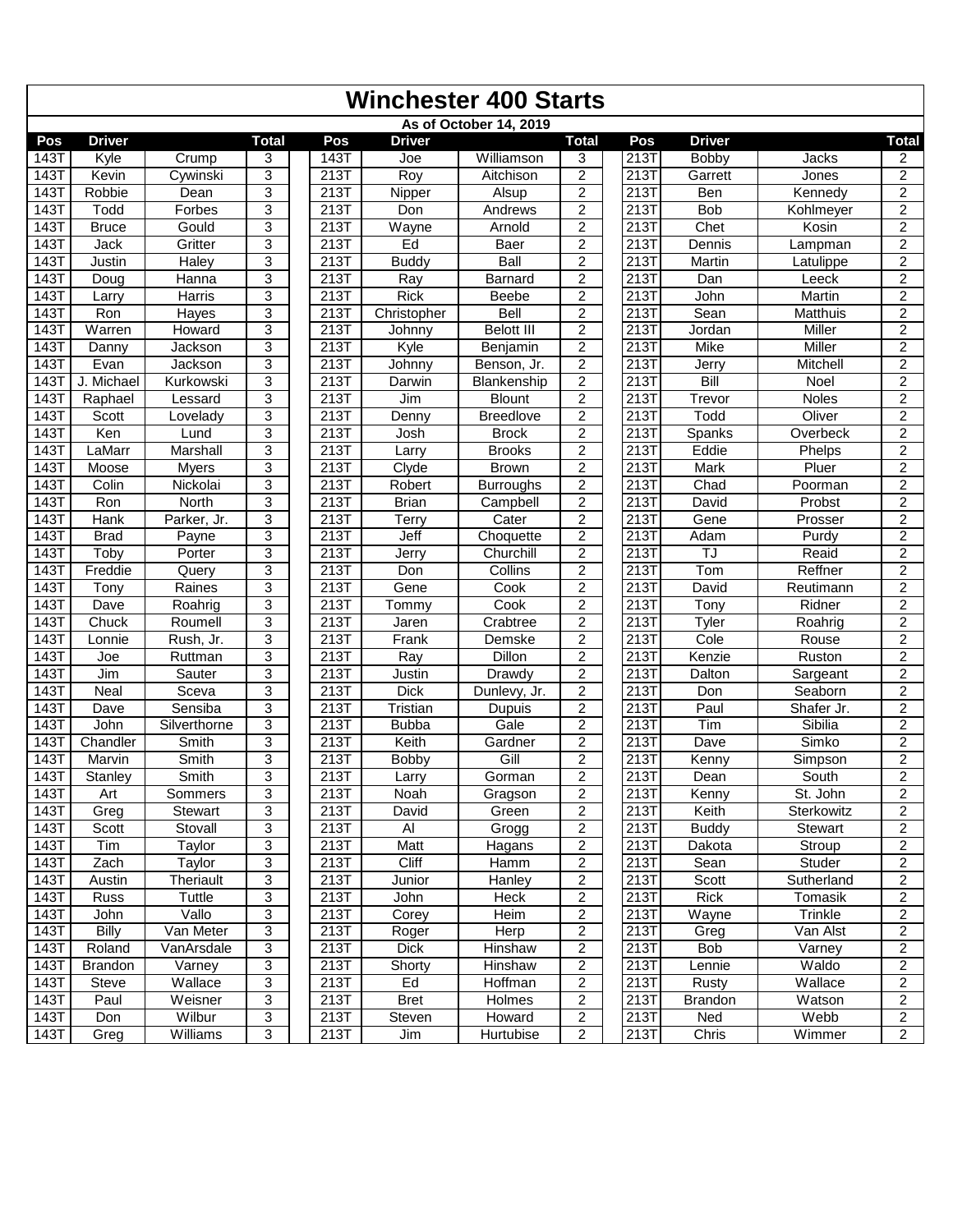| As of October 14, 2019<br><b>Driver</b><br><b>Driver</b><br><b>Total</b><br>Pos<br><b>Driver</b><br><b>Total</b><br>Pos<br><b>Total</b><br>Pos<br><b>DeWitt</b><br>213T<br>Wood<br>317T<br>317T<br><b>Brian</b><br>Hoar<br>Chad<br>Evert<br>2<br>1<br>317T<br><b>Bud</b><br>Adams<br>317T<br>Mark<br>317T<br>Carson<br>Hocevar<br>1<br>Dismore, Jr.<br>1<br>1<br>317T<br>Bobby<br>Allison<br>1<br>317T<br>1<br>317T<br>Dan<br>Hopper<br>Joe<br>Doty<br>1<br>1<br>317T<br><b>Steve</b><br>1<br>317T<br>Drolema<br>317T<br>Hornish<br>Allison<br>Jack<br>Hope<br>1<br>317T<br>317T<br>Gail<br>317<br>Robert<br>1<br>Duncan<br>1<br>Kurt<br>Hough<br>Amos<br>1<br>317T<br>317T<br>Ecoff<br>1<br>317T<br>Chas<br><b>Howe</b><br>Tyler<br>Ankrum<br>1<br>David<br>1<br>Ron<br>317T<br>Baize<br>317T<br>Wayne<br>Edwards<br>1<br>317T<br>Hutcherson<br>Hunter<br>1<br>1<br>317T<br>317T<br><b>Baldry</b><br>Kevin<br>1<br>317T<br>Tanner<br>Terry<br>1<br>Eggert<br>Jack<br>1<br>Scott<br>1<br>317T<br>Earl<br>Balmer<br>317T<br>317T<br>Irv<br>Janey<br>1<br>Eggman<br>1<br>317T<br>317T<br>Elmore<br>1<br>317T<br><b>Bruce</b><br><b>Jeffers</b><br>Gary<br>Balough<br>1<br>Terry<br>1<br>Ely<br>317T<br><b>Dick</b><br>317T<br>3171<br><b>Barker</b><br>1<br>Don<br>1<br>Don<br>Johnson<br>1<br>317T<br>1<br>Chuck<br>Barnes, Sr.<br>317T<br>Wayne<br>Emberson<br>317T<br><b>Mark</b><br>1<br>Johnson<br>1<br>317T<br>317T<br>Rowdie<br>Embry<br>1<br>317T<br>Ricky<br>Johnson<br>Ronnie<br><b>Bates</b><br>1<br>1<br>317T<br>Behimer<br>317T<br>1<br>317T<br>Clay<br>1<br>Engle<br>Jones<br>Jay<br>1<br>$\overline{317}$ T<br>Ed<br>1<br>Trevor<br>Berry<br>1<br>317T<br>317T<br>Jim<br><b>Jones</b><br>Evans<br>1<br>1<br>317T<br>Kody<br>Jutila<br>Biederman<br>1<br>317T<br>Evans<br>317T<br>John<br>Don<br>1<br>317T<br>Bill<br>317T<br>Jeff<br>1<br>Faber<br>1<br>317T<br>Allen<br>Karnes<br>Bielby<br>1<br>317T<br><b>Black</b><br>Ken<br>1<br>317T<br>Harold<br>Fair, Jr.<br>1<br>3177<br>Donald<br>Karr Jr.<br>1<br>317T<br><b>Bland</b><br>317T<br>1<br>3171<br>Chad<br>1<br>Tim<br>Fedewa<br>Joel<br>Kauffman<br>1<br>317T<br>Terry<br>Fisher<br>David<br><b>Bonnett</b><br>317T<br>1<br>317T<br>Don<br>Keevin<br>1<br>1<br>317T<br>317T<br>Chris<br>$F$ lemming<br>1<br>317T<br>Pat<br>Kelly<br>Mike<br>Bontreger<br>1<br>1<br>Ali<br>317T<br>317T<br>Tim<br>1<br>317T<br>Kern<br>AJ<br>1<br>1<br><b>Bowlen</b><br>Fontana<br><b>Bobby</b><br>317T<br>1<br>Tim<br>317T<br><b>Bowsher</b><br>1<br>317T<br>Foyt<br>Kezman<br>1<br>Larry<br>317T<br>317T<br>$\mathbf{1}$<br>317<br>Scott<br>1<br><b>Brian</b><br>Fries<br>Kilby<br>Jason<br>Boyd<br>1<br>317T<br><b>Britts</b><br>317T<br>Mike<br>Fritts<br>1<br>317T<br>Don<br>King<br>Jimmy<br>1<br>1<br>Will<br>Klotz<br>317T<br>Ed<br>317T<br>Gallaher<br>1<br>317T<br><b>Brown</b><br>Donny<br>1<br>1<br>Tom<br>317T<br>317T<br>Mike<br><b>Brown</b><br>Galloway<br>1<br>317T<br>Todd<br>Kluever<br>1<br>1<br>317T<br>$\mathbf{1}$<br><b>Rick</b><br>317T<br>Harry<br>Gant<br>3171<br>Chuck<br>Knight<br><b>Bryant</b><br>1<br>1<br>Rich<br>1<br>317T<br>1<br>317T<br>3177<br>Quinn<br>Ronnie<br><b>Burkett</b><br>Gardner<br>Kreiger<br>1<br>G.<br>317T<br>317T<br><b>Byers</b><br>1<br>Gaudesi<br>1<br>3177<br>Austin<br>Kunert<br>Franesco<br>1<br>317T<br>Dave<br><b>Byler</b><br>317T<br>1<br>317T<br><b>Bobby</b><br>1<br>Larry<br>Geiger<br>Labonte<br>1<br>317T<br>William<br>317T<br>Gentry<br>1<br>317T<br>Don<br>Lamb<br>Byron<br>1<br>Randy<br>1<br>317T<br><b>Biff</b><br>317T<br>1<br>George<br>1<br>317T<br>Mark<br>Jim<br>Carter<br>Lambert<br>1<br>1<br>317T<br>Nate<br>Caruth<br>1<br>317T<br>Mark<br>Gerke<br>317T<br>Mark<br>Lamoreaux<br>1<br>Chaffin<br>317T<br>317T<br>Peter<br>Gibbons<br>1<br>317T<br>Jack<br>Dwayne<br>1<br>Landis<br>1<br>317T<br>Christal<br>1<br>317T<br>Gillespie<br>$\mathbf{1}$<br>317T<br><b>Butch</b><br>Dan<br>Roger<br>1<br>Lanum<br>317T<br>Steve<br>317T<br>1<br>317T<br>Christman<br>1<br>Gilmer<br>Ryan<br>$\mathbf{1}$<br>Lawler<br>Larry<br>317T<br>317T<br>Clark<br>$\mathbf{1}$<br>317T<br>Goldsberry<br>$\mathbf{1}$<br><b>Nick</b><br>1<br>Delmar<br>Dave<br>Lay<br>317T<br>Bill<br>Clemons<br>317T<br>Gordon<br>317T<br>Jeff<br>1<br>LeGrande<br>1<br>Lennie<br>1<br>317T<br>Phill<br>Cline<br>317T<br>Tracy<br>Gordon<br>1<br>317T<br>1<br>Lewis<br>Dave<br>1<br>1<br>317T<br>Mitch<br>Cobb<br>1<br>317T<br>Gray<br>317T<br>Carl<br>Tom<br>Long<br>$\mathbf{1}$<br>317T<br>Conklin<br>1<br>317T<br>1<br>317T<br>Ernie<br>Guy<br>$\mathbf{1}$<br>John<br>Johanna<br>Long<br>317T<br>1<br>317T<br>Conroy<br>1<br>317T<br>Matt<br>Hall<br>M.<br>Larry<br>Lynn<br>1<br>317T<br>317T<br>Hall<br>1<br>317T<br>Ryl<br>Cook<br>1<br>Shane<br>Magoon<br>1<br>Jerry<br>317 <sup>T</sup><br>317T<br>317T<br>Makara<br>George<br>Coonrod<br>Josh<br>Hamner<br>1<br>Jerry<br>1<br>1<br>317T<br>$\overline{31}7$<br>317T<br>Cooper<br>Andy<br>Hampton<br>1<br>Jim<br>1<br>Joe<br>Manning<br>1<br>1<br>317T<br>Cox<br>1<br>317T<br>Charlie<br>317T<br>Martin<br>James<br>Hanna<br>Don<br>$\mathbf{1}$<br>J.P.<br>317T<br>1<br>$317\overline{7}$<br><b>Billy</b><br>Marvel<br>317T<br>Crabtree<br>1<br>Andy<br>Hanson<br>$\mathbf{1}$<br>317T<br>Richard<br>Mike<br>Craig<br>1<br>317T<br>Harmon<br>1<br>317T<br>Matthews<br>Dan<br>1<br>317T<br><b>Hemphill</b><br>1<br>317T<br>McClellan<br><b>Billy</b><br>Crane<br>1<br>317T<br>Kenny<br>Mack<br>1<br>Crouch<br>Hermiller<br>317T<br>Robbie<br>317T<br><b>Brandon</b><br>1<br>317T<br>Trevor<br>McCoy<br>$\mathbf{1}$<br>1 |      | <b>Winchester 400 Starts</b> |         |  |      |     |              |   |  |      |     |            |   |  |
|-------------------------------------------------------------------------------------------------------------------------------------------------------------------------------------------------------------------------------------------------------------------------------------------------------------------------------------------------------------------------------------------------------------------------------------------------------------------------------------------------------------------------------------------------------------------------------------------------------------------------------------------------------------------------------------------------------------------------------------------------------------------------------------------------------------------------------------------------------------------------------------------------------------------------------------------------------------------------------------------------------------------------------------------------------------------------------------------------------------------------------------------------------------------------------------------------------------------------------------------------------------------------------------------------------------------------------------------------------------------------------------------------------------------------------------------------------------------------------------------------------------------------------------------------------------------------------------------------------------------------------------------------------------------------------------------------------------------------------------------------------------------------------------------------------------------------------------------------------------------------------------------------------------------------------------------------------------------------------------------------------------------------------------------------------------------------------------------------------------------------------------------------------------------------------------------------------------------------------------------------------------------------------------------------------------------------------------------------------------------------------------------------------------------------------------------------------------------------------------------------------------------------------------------------------------------------------------------------------------------------------------------------------------------------------------------------------------------------------------------------------------------------------------------------------------------------------------------------------------------------------------------------------------------------------------------------------------------------------------------------------------------------------------------------------------------------------------------------------------------------------------------------------------------------------------------------------------------------------------------------------------------------------------------------------------------------------------------------------------------------------------------------------------------------------------------------------------------------------------------------------------------------------------------------------------------------------------------------------------------------------------------------------------------------------------------------------------------------------------------------------------------------------------------------------------------------------------------------------------------------------------------------------------------------------------------------------------------------------------------------------------------------------------------------------------------------------------------------------------------------------------------------------------------------------------------------------------------------------------------------------------------------------------------------------------------------------------------------------------------------------------------------------------------------------------------------------------------------------------------------------------------------------------------------------------------------------------------------------------------------------------------------------------------------------------------------------------------------------------------------------------------------------------------------------------------------------------------------------------------------------------------------------------------------------------------------------------------------------------------------------------------------------------------------------------------------------------------------------------------------------------------------------------------------------------------------------------------------------------------------------------------------------------------------------------------------------------------------------------------------------------------------------------------------------------------------------------------------------------------------------------------------------------------------------------------------------------------|------|------------------------------|---------|--|------|-----|--------------|---|--|------|-----|------------|---|--|
|                                                                                                                                                                                                                                                                                                                                                                                                                                                                                                                                                                                                                                                                                                                                                                                                                                                                                                                                                                                                                                                                                                                                                                                                                                                                                                                                                                                                                                                                                                                                                                                                                                                                                                                                                                                                                                                                                                                                                                                                                                                                                                                                                                                                                                                                                                                                                                                                                                                                                                                                                                                                                                                                                                                                                                                                                                                                                                                                                                                                                                                                                                                                                                                                                                                                                                                                                                                                                                                                                                                                                                                                                                                                                                                                                                                                                                                                                                                                                                                                                                                                                                                                                                                                                                                                                                                                                                                                                                                                                                                                                                                                                                                                                                                                                                                                                                                                                                                                                                                                                                                                                                                                                                                                                                                                                                                                                                                                                                                                                                                                                                                           |      |                              |         |  |      |     |              |   |  |      |     |            |   |  |
|                                                                                                                                                                                                                                                                                                                                                                                                                                                                                                                                                                                                                                                                                                                                                                                                                                                                                                                                                                                                                                                                                                                                                                                                                                                                                                                                                                                                                                                                                                                                                                                                                                                                                                                                                                                                                                                                                                                                                                                                                                                                                                                                                                                                                                                                                                                                                                                                                                                                                                                                                                                                                                                                                                                                                                                                                                                                                                                                                                                                                                                                                                                                                                                                                                                                                                                                                                                                                                                                                                                                                                                                                                                                                                                                                                                                                                                                                                                                                                                                                                                                                                                                                                                                                                                                                                                                                                                                                                                                                                                                                                                                                                                                                                                                                                                                                                                                                                                                                                                                                                                                                                                                                                                                                                                                                                                                                                                                                                                                                                                                                                                           |      |                              |         |  |      |     |              |   |  |      |     |            |   |  |
|                                                                                                                                                                                                                                                                                                                                                                                                                                                                                                                                                                                                                                                                                                                                                                                                                                                                                                                                                                                                                                                                                                                                                                                                                                                                                                                                                                                                                                                                                                                                                                                                                                                                                                                                                                                                                                                                                                                                                                                                                                                                                                                                                                                                                                                                                                                                                                                                                                                                                                                                                                                                                                                                                                                                                                                                                                                                                                                                                                                                                                                                                                                                                                                                                                                                                                                                                                                                                                                                                                                                                                                                                                                                                                                                                                                                                                                                                                                                                                                                                                                                                                                                                                                                                                                                                                                                                                                                                                                                                                                                                                                                                                                                                                                                                                                                                                                                                                                                                                                                                                                                                                                                                                                                                                                                                                                                                                                                                                                                                                                                                                                           |      |                              |         |  |      |     |              |   |  |      |     |            |   |  |
|                                                                                                                                                                                                                                                                                                                                                                                                                                                                                                                                                                                                                                                                                                                                                                                                                                                                                                                                                                                                                                                                                                                                                                                                                                                                                                                                                                                                                                                                                                                                                                                                                                                                                                                                                                                                                                                                                                                                                                                                                                                                                                                                                                                                                                                                                                                                                                                                                                                                                                                                                                                                                                                                                                                                                                                                                                                                                                                                                                                                                                                                                                                                                                                                                                                                                                                                                                                                                                                                                                                                                                                                                                                                                                                                                                                                                                                                                                                                                                                                                                                                                                                                                                                                                                                                                                                                                                                                                                                                                                                                                                                                                                                                                                                                                                                                                                                                                                                                                                                                                                                                                                                                                                                                                                                                                                                                                                                                                                                                                                                                                                                           |      |                              |         |  |      |     |              |   |  |      |     |            |   |  |
|                                                                                                                                                                                                                                                                                                                                                                                                                                                                                                                                                                                                                                                                                                                                                                                                                                                                                                                                                                                                                                                                                                                                                                                                                                                                                                                                                                                                                                                                                                                                                                                                                                                                                                                                                                                                                                                                                                                                                                                                                                                                                                                                                                                                                                                                                                                                                                                                                                                                                                                                                                                                                                                                                                                                                                                                                                                                                                                                                                                                                                                                                                                                                                                                                                                                                                                                                                                                                                                                                                                                                                                                                                                                                                                                                                                                                                                                                                                                                                                                                                                                                                                                                                                                                                                                                                                                                                                                                                                                                                                                                                                                                                                                                                                                                                                                                                                                                                                                                                                                                                                                                                                                                                                                                                                                                                                                                                                                                                                                                                                                                                                           |      |                              |         |  |      |     |              |   |  |      |     |            |   |  |
|                                                                                                                                                                                                                                                                                                                                                                                                                                                                                                                                                                                                                                                                                                                                                                                                                                                                                                                                                                                                                                                                                                                                                                                                                                                                                                                                                                                                                                                                                                                                                                                                                                                                                                                                                                                                                                                                                                                                                                                                                                                                                                                                                                                                                                                                                                                                                                                                                                                                                                                                                                                                                                                                                                                                                                                                                                                                                                                                                                                                                                                                                                                                                                                                                                                                                                                                                                                                                                                                                                                                                                                                                                                                                                                                                                                                                                                                                                                                                                                                                                                                                                                                                                                                                                                                                                                                                                                                                                                                                                                                                                                                                                                                                                                                                                                                                                                                                                                                                                                                                                                                                                                                                                                                                                                                                                                                                                                                                                                                                                                                                                                           |      |                              |         |  |      |     |              |   |  |      |     |            |   |  |
|                                                                                                                                                                                                                                                                                                                                                                                                                                                                                                                                                                                                                                                                                                                                                                                                                                                                                                                                                                                                                                                                                                                                                                                                                                                                                                                                                                                                                                                                                                                                                                                                                                                                                                                                                                                                                                                                                                                                                                                                                                                                                                                                                                                                                                                                                                                                                                                                                                                                                                                                                                                                                                                                                                                                                                                                                                                                                                                                                                                                                                                                                                                                                                                                                                                                                                                                                                                                                                                                                                                                                                                                                                                                                                                                                                                                                                                                                                                                                                                                                                                                                                                                                                                                                                                                                                                                                                                                                                                                                                                                                                                                                                                                                                                                                                                                                                                                                                                                                                                                                                                                                                                                                                                                                                                                                                                                                                                                                                                                                                                                                                                           |      |                              |         |  |      |     |              |   |  |      |     |            |   |  |
|                                                                                                                                                                                                                                                                                                                                                                                                                                                                                                                                                                                                                                                                                                                                                                                                                                                                                                                                                                                                                                                                                                                                                                                                                                                                                                                                                                                                                                                                                                                                                                                                                                                                                                                                                                                                                                                                                                                                                                                                                                                                                                                                                                                                                                                                                                                                                                                                                                                                                                                                                                                                                                                                                                                                                                                                                                                                                                                                                                                                                                                                                                                                                                                                                                                                                                                                                                                                                                                                                                                                                                                                                                                                                                                                                                                                                                                                                                                                                                                                                                                                                                                                                                                                                                                                                                                                                                                                                                                                                                                                                                                                                                                                                                                                                                                                                                                                                                                                                                                                                                                                                                                                                                                                                                                                                                                                                                                                                                                                                                                                                                                           |      |                              |         |  |      |     |              |   |  |      |     |            |   |  |
|                                                                                                                                                                                                                                                                                                                                                                                                                                                                                                                                                                                                                                                                                                                                                                                                                                                                                                                                                                                                                                                                                                                                                                                                                                                                                                                                                                                                                                                                                                                                                                                                                                                                                                                                                                                                                                                                                                                                                                                                                                                                                                                                                                                                                                                                                                                                                                                                                                                                                                                                                                                                                                                                                                                                                                                                                                                                                                                                                                                                                                                                                                                                                                                                                                                                                                                                                                                                                                                                                                                                                                                                                                                                                                                                                                                                                                                                                                                                                                                                                                                                                                                                                                                                                                                                                                                                                                                                                                                                                                                                                                                                                                                                                                                                                                                                                                                                                                                                                                                                                                                                                                                                                                                                                                                                                                                                                                                                                                                                                                                                                                                           |      |                              |         |  |      |     |              |   |  |      |     |            |   |  |
|                                                                                                                                                                                                                                                                                                                                                                                                                                                                                                                                                                                                                                                                                                                                                                                                                                                                                                                                                                                                                                                                                                                                                                                                                                                                                                                                                                                                                                                                                                                                                                                                                                                                                                                                                                                                                                                                                                                                                                                                                                                                                                                                                                                                                                                                                                                                                                                                                                                                                                                                                                                                                                                                                                                                                                                                                                                                                                                                                                                                                                                                                                                                                                                                                                                                                                                                                                                                                                                                                                                                                                                                                                                                                                                                                                                                                                                                                                                                                                                                                                                                                                                                                                                                                                                                                                                                                                                                                                                                                                                                                                                                                                                                                                                                                                                                                                                                                                                                                                                                                                                                                                                                                                                                                                                                                                                                                                                                                                                                                                                                                                                           |      |                              |         |  |      |     |              |   |  |      |     |            |   |  |
|                                                                                                                                                                                                                                                                                                                                                                                                                                                                                                                                                                                                                                                                                                                                                                                                                                                                                                                                                                                                                                                                                                                                                                                                                                                                                                                                                                                                                                                                                                                                                                                                                                                                                                                                                                                                                                                                                                                                                                                                                                                                                                                                                                                                                                                                                                                                                                                                                                                                                                                                                                                                                                                                                                                                                                                                                                                                                                                                                                                                                                                                                                                                                                                                                                                                                                                                                                                                                                                                                                                                                                                                                                                                                                                                                                                                                                                                                                                                                                                                                                                                                                                                                                                                                                                                                                                                                                                                                                                                                                                                                                                                                                                                                                                                                                                                                                                                                                                                                                                                                                                                                                                                                                                                                                                                                                                                                                                                                                                                                                                                                                                           |      |                              |         |  |      |     |              |   |  |      |     |            |   |  |
|                                                                                                                                                                                                                                                                                                                                                                                                                                                                                                                                                                                                                                                                                                                                                                                                                                                                                                                                                                                                                                                                                                                                                                                                                                                                                                                                                                                                                                                                                                                                                                                                                                                                                                                                                                                                                                                                                                                                                                                                                                                                                                                                                                                                                                                                                                                                                                                                                                                                                                                                                                                                                                                                                                                                                                                                                                                                                                                                                                                                                                                                                                                                                                                                                                                                                                                                                                                                                                                                                                                                                                                                                                                                                                                                                                                                                                                                                                                                                                                                                                                                                                                                                                                                                                                                                                                                                                                                                                                                                                                                                                                                                                                                                                                                                                                                                                                                                                                                                                                                                                                                                                                                                                                                                                                                                                                                                                                                                                                                                                                                                                                           |      |                              |         |  |      |     |              |   |  |      |     |            |   |  |
|                                                                                                                                                                                                                                                                                                                                                                                                                                                                                                                                                                                                                                                                                                                                                                                                                                                                                                                                                                                                                                                                                                                                                                                                                                                                                                                                                                                                                                                                                                                                                                                                                                                                                                                                                                                                                                                                                                                                                                                                                                                                                                                                                                                                                                                                                                                                                                                                                                                                                                                                                                                                                                                                                                                                                                                                                                                                                                                                                                                                                                                                                                                                                                                                                                                                                                                                                                                                                                                                                                                                                                                                                                                                                                                                                                                                                                                                                                                                                                                                                                                                                                                                                                                                                                                                                                                                                                                                                                                                                                                                                                                                                                                                                                                                                                                                                                                                                                                                                                                                                                                                                                                                                                                                                                                                                                                                                                                                                                                                                                                                                                                           |      |                              |         |  |      |     |              |   |  |      |     |            |   |  |
|                                                                                                                                                                                                                                                                                                                                                                                                                                                                                                                                                                                                                                                                                                                                                                                                                                                                                                                                                                                                                                                                                                                                                                                                                                                                                                                                                                                                                                                                                                                                                                                                                                                                                                                                                                                                                                                                                                                                                                                                                                                                                                                                                                                                                                                                                                                                                                                                                                                                                                                                                                                                                                                                                                                                                                                                                                                                                                                                                                                                                                                                                                                                                                                                                                                                                                                                                                                                                                                                                                                                                                                                                                                                                                                                                                                                                                                                                                                                                                                                                                                                                                                                                                                                                                                                                                                                                                                                                                                                                                                                                                                                                                                                                                                                                                                                                                                                                                                                                                                                                                                                                                                                                                                                                                                                                                                                                                                                                                                                                                                                                                                           |      |                              |         |  |      |     |              |   |  |      |     |            |   |  |
|                                                                                                                                                                                                                                                                                                                                                                                                                                                                                                                                                                                                                                                                                                                                                                                                                                                                                                                                                                                                                                                                                                                                                                                                                                                                                                                                                                                                                                                                                                                                                                                                                                                                                                                                                                                                                                                                                                                                                                                                                                                                                                                                                                                                                                                                                                                                                                                                                                                                                                                                                                                                                                                                                                                                                                                                                                                                                                                                                                                                                                                                                                                                                                                                                                                                                                                                                                                                                                                                                                                                                                                                                                                                                                                                                                                                                                                                                                                                                                                                                                                                                                                                                                                                                                                                                                                                                                                                                                                                                                                                                                                                                                                                                                                                                                                                                                                                                                                                                                                                                                                                                                                                                                                                                                                                                                                                                                                                                                                                                                                                                                                           |      |                              |         |  |      |     |              |   |  |      |     |            |   |  |
|                                                                                                                                                                                                                                                                                                                                                                                                                                                                                                                                                                                                                                                                                                                                                                                                                                                                                                                                                                                                                                                                                                                                                                                                                                                                                                                                                                                                                                                                                                                                                                                                                                                                                                                                                                                                                                                                                                                                                                                                                                                                                                                                                                                                                                                                                                                                                                                                                                                                                                                                                                                                                                                                                                                                                                                                                                                                                                                                                                                                                                                                                                                                                                                                                                                                                                                                                                                                                                                                                                                                                                                                                                                                                                                                                                                                                                                                                                                                                                                                                                                                                                                                                                                                                                                                                                                                                                                                                                                                                                                                                                                                                                                                                                                                                                                                                                                                                                                                                                                                                                                                                                                                                                                                                                                                                                                                                                                                                                                                                                                                                                                           |      |                              |         |  |      |     |              |   |  |      |     |            |   |  |
|                                                                                                                                                                                                                                                                                                                                                                                                                                                                                                                                                                                                                                                                                                                                                                                                                                                                                                                                                                                                                                                                                                                                                                                                                                                                                                                                                                                                                                                                                                                                                                                                                                                                                                                                                                                                                                                                                                                                                                                                                                                                                                                                                                                                                                                                                                                                                                                                                                                                                                                                                                                                                                                                                                                                                                                                                                                                                                                                                                                                                                                                                                                                                                                                                                                                                                                                                                                                                                                                                                                                                                                                                                                                                                                                                                                                                                                                                                                                                                                                                                                                                                                                                                                                                                                                                                                                                                                                                                                                                                                                                                                                                                                                                                                                                                                                                                                                                                                                                                                                                                                                                                                                                                                                                                                                                                                                                                                                                                                                                                                                                                                           |      |                              |         |  |      |     |              |   |  |      |     |            |   |  |
|                                                                                                                                                                                                                                                                                                                                                                                                                                                                                                                                                                                                                                                                                                                                                                                                                                                                                                                                                                                                                                                                                                                                                                                                                                                                                                                                                                                                                                                                                                                                                                                                                                                                                                                                                                                                                                                                                                                                                                                                                                                                                                                                                                                                                                                                                                                                                                                                                                                                                                                                                                                                                                                                                                                                                                                                                                                                                                                                                                                                                                                                                                                                                                                                                                                                                                                                                                                                                                                                                                                                                                                                                                                                                                                                                                                                                                                                                                                                                                                                                                                                                                                                                                                                                                                                                                                                                                                                                                                                                                                                                                                                                                                                                                                                                                                                                                                                                                                                                                                                                                                                                                                                                                                                                                                                                                                                                                                                                                                                                                                                                                                           |      |                              |         |  |      |     |              |   |  |      |     |            |   |  |
|                                                                                                                                                                                                                                                                                                                                                                                                                                                                                                                                                                                                                                                                                                                                                                                                                                                                                                                                                                                                                                                                                                                                                                                                                                                                                                                                                                                                                                                                                                                                                                                                                                                                                                                                                                                                                                                                                                                                                                                                                                                                                                                                                                                                                                                                                                                                                                                                                                                                                                                                                                                                                                                                                                                                                                                                                                                                                                                                                                                                                                                                                                                                                                                                                                                                                                                                                                                                                                                                                                                                                                                                                                                                                                                                                                                                                                                                                                                                                                                                                                                                                                                                                                                                                                                                                                                                                                                                                                                                                                                                                                                                                                                                                                                                                                                                                                                                                                                                                                                                                                                                                                                                                                                                                                                                                                                                                                                                                                                                                                                                                                                           |      |                              |         |  |      |     |              |   |  |      |     |            |   |  |
|                                                                                                                                                                                                                                                                                                                                                                                                                                                                                                                                                                                                                                                                                                                                                                                                                                                                                                                                                                                                                                                                                                                                                                                                                                                                                                                                                                                                                                                                                                                                                                                                                                                                                                                                                                                                                                                                                                                                                                                                                                                                                                                                                                                                                                                                                                                                                                                                                                                                                                                                                                                                                                                                                                                                                                                                                                                                                                                                                                                                                                                                                                                                                                                                                                                                                                                                                                                                                                                                                                                                                                                                                                                                                                                                                                                                                                                                                                                                                                                                                                                                                                                                                                                                                                                                                                                                                                                                                                                                                                                                                                                                                                                                                                                                                                                                                                                                                                                                                                                                                                                                                                                                                                                                                                                                                                                                                                                                                                                                                                                                                                                           |      |                              |         |  |      |     |              |   |  |      |     |            |   |  |
|                                                                                                                                                                                                                                                                                                                                                                                                                                                                                                                                                                                                                                                                                                                                                                                                                                                                                                                                                                                                                                                                                                                                                                                                                                                                                                                                                                                                                                                                                                                                                                                                                                                                                                                                                                                                                                                                                                                                                                                                                                                                                                                                                                                                                                                                                                                                                                                                                                                                                                                                                                                                                                                                                                                                                                                                                                                                                                                                                                                                                                                                                                                                                                                                                                                                                                                                                                                                                                                                                                                                                                                                                                                                                                                                                                                                                                                                                                                                                                                                                                                                                                                                                                                                                                                                                                                                                                                                                                                                                                                                                                                                                                                                                                                                                                                                                                                                                                                                                                                                                                                                                                                                                                                                                                                                                                                                                                                                                                                                                                                                                                                           |      |                              |         |  |      |     |              |   |  |      |     |            |   |  |
|                                                                                                                                                                                                                                                                                                                                                                                                                                                                                                                                                                                                                                                                                                                                                                                                                                                                                                                                                                                                                                                                                                                                                                                                                                                                                                                                                                                                                                                                                                                                                                                                                                                                                                                                                                                                                                                                                                                                                                                                                                                                                                                                                                                                                                                                                                                                                                                                                                                                                                                                                                                                                                                                                                                                                                                                                                                                                                                                                                                                                                                                                                                                                                                                                                                                                                                                                                                                                                                                                                                                                                                                                                                                                                                                                                                                                                                                                                                                                                                                                                                                                                                                                                                                                                                                                                                                                                                                                                                                                                                                                                                                                                                                                                                                                                                                                                                                                                                                                                                                                                                                                                                                                                                                                                                                                                                                                                                                                                                                                                                                                                                           |      |                              |         |  |      |     |              |   |  |      |     |            |   |  |
|                                                                                                                                                                                                                                                                                                                                                                                                                                                                                                                                                                                                                                                                                                                                                                                                                                                                                                                                                                                                                                                                                                                                                                                                                                                                                                                                                                                                                                                                                                                                                                                                                                                                                                                                                                                                                                                                                                                                                                                                                                                                                                                                                                                                                                                                                                                                                                                                                                                                                                                                                                                                                                                                                                                                                                                                                                                                                                                                                                                                                                                                                                                                                                                                                                                                                                                                                                                                                                                                                                                                                                                                                                                                                                                                                                                                                                                                                                                                                                                                                                                                                                                                                                                                                                                                                                                                                                                                                                                                                                                                                                                                                                                                                                                                                                                                                                                                                                                                                                                                                                                                                                                                                                                                                                                                                                                                                                                                                                                                                                                                                                                           |      |                              |         |  |      |     |              |   |  |      |     |            |   |  |
|                                                                                                                                                                                                                                                                                                                                                                                                                                                                                                                                                                                                                                                                                                                                                                                                                                                                                                                                                                                                                                                                                                                                                                                                                                                                                                                                                                                                                                                                                                                                                                                                                                                                                                                                                                                                                                                                                                                                                                                                                                                                                                                                                                                                                                                                                                                                                                                                                                                                                                                                                                                                                                                                                                                                                                                                                                                                                                                                                                                                                                                                                                                                                                                                                                                                                                                                                                                                                                                                                                                                                                                                                                                                                                                                                                                                                                                                                                                                                                                                                                                                                                                                                                                                                                                                                                                                                                                                                                                                                                                                                                                                                                                                                                                                                                                                                                                                                                                                                                                                                                                                                                                                                                                                                                                                                                                                                                                                                                                                                                                                                                                           |      |                              |         |  |      |     |              |   |  |      |     |            |   |  |
|                                                                                                                                                                                                                                                                                                                                                                                                                                                                                                                                                                                                                                                                                                                                                                                                                                                                                                                                                                                                                                                                                                                                                                                                                                                                                                                                                                                                                                                                                                                                                                                                                                                                                                                                                                                                                                                                                                                                                                                                                                                                                                                                                                                                                                                                                                                                                                                                                                                                                                                                                                                                                                                                                                                                                                                                                                                                                                                                                                                                                                                                                                                                                                                                                                                                                                                                                                                                                                                                                                                                                                                                                                                                                                                                                                                                                                                                                                                                                                                                                                                                                                                                                                                                                                                                                                                                                                                                                                                                                                                                                                                                                                                                                                                                                                                                                                                                                                                                                                                                                                                                                                                                                                                                                                                                                                                                                                                                                                                                                                                                                                                           |      |                              |         |  |      |     |              |   |  |      |     |            |   |  |
|                                                                                                                                                                                                                                                                                                                                                                                                                                                                                                                                                                                                                                                                                                                                                                                                                                                                                                                                                                                                                                                                                                                                                                                                                                                                                                                                                                                                                                                                                                                                                                                                                                                                                                                                                                                                                                                                                                                                                                                                                                                                                                                                                                                                                                                                                                                                                                                                                                                                                                                                                                                                                                                                                                                                                                                                                                                                                                                                                                                                                                                                                                                                                                                                                                                                                                                                                                                                                                                                                                                                                                                                                                                                                                                                                                                                                                                                                                                                                                                                                                                                                                                                                                                                                                                                                                                                                                                                                                                                                                                                                                                                                                                                                                                                                                                                                                                                                                                                                                                                                                                                                                                                                                                                                                                                                                                                                                                                                                                                                                                                                                                           |      |                              |         |  |      |     |              |   |  |      |     |            |   |  |
|                                                                                                                                                                                                                                                                                                                                                                                                                                                                                                                                                                                                                                                                                                                                                                                                                                                                                                                                                                                                                                                                                                                                                                                                                                                                                                                                                                                                                                                                                                                                                                                                                                                                                                                                                                                                                                                                                                                                                                                                                                                                                                                                                                                                                                                                                                                                                                                                                                                                                                                                                                                                                                                                                                                                                                                                                                                                                                                                                                                                                                                                                                                                                                                                                                                                                                                                                                                                                                                                                                                                                                                                                                                                                                                                                                                                                                                                                                                                                                                                                                                                                                                                                                                                                                                                                                                                                                                                                                                                                                                                                                                                                                                                                                                                                                                                                                                                                                                                                                                                                                                                                                                                                                                                                                                                                                                                                                                                                                                                                                                                                                                           |      |                              |         |  |      |     |              |   |  |      |     |            |   |  |
|                                                                                                                                                                                                                                                                                                                                                                                                                                                                                                                                                                                                                                                                                                                                                                                                                                                                                                                                                                                                                                                                                                                                                                                                                                                                                                                                                                                                                                                                                                                                                                                                                                                                                                                                                                                                                                                                                                                                                                                                                                                                                                                                                                                                                                                                                                                                                                                                                                                                                                                                                                                                                                                                                                                                                                                                                                                                                                                                                                                                                                                                                                                                                                                                                                                                                                                                                                                                                                                                                                                                                                                                                                                                                                                                                                                                                                                                                                                                                                                                                                                                                                                                                                                                                                                                                                                                                                                                                                                                                                                                                                                                                                                                                                                                                                                                                                                                                                                                                                                                                                                                                                                                                                                                                                                                                                                                                                                                                                                                                                                                                                                           |      |                              |         |  |      |     |              |   |  |      |     |            |   |  |
|                                                                                                                                                                                                                                                                                                                                                                                                                                                                                                                                                                                                                                                                                                                                                                                                                                                                                                                                                                                                                                                                                                                                                                                                                                                                                                                                                                                                                                                                                                                                                                                                                                                                                                                                                                                                                                                                                                                                                                                                                                                                                                                                                                                                                                                                                                                                                                                                                                                                                                                                                                                                                                                                                                                                                                                                                                                                                                                                                                                                                                                                                                                                                                                                                                                                                                                                                                                                                                                                                                                                                                                                                                                                                                                                                                                                                                                                                                                                                                                                                                                                                                                                                                                                                                                                                                                                                                                                                                                                                                                                                                                                                                                                                                                                                                                                                                                                                                                                                                                                                                                                                                                                                                                                                                                                                                                                                                                                                                                                                                                                                                                           |      |                              |         |  |      |     |              |   |  |      |     |            |   |  |
|                                                                                                                                                                                                                                                                                                                                                                                                                                                                                                                                                                                                                                                                                                                                                                                                                                                                                                                                                                                                                                                                                                                                                                                                                                                                                                                                                                                                                                                                                                                                                                                                                                                                                                                                                                                                                                                                                                                                                                                                                                                                                                                                                                                                                                                                                                                                                                                                                                                                                                                                                                                                                                                                                                                                                                                                                                                                                                                                                                                                                                                                                                                                                                                                                                                                                                                                                                                                                                                                                                                                                                                                                                                                                                                                                                                                                                                                                                                                                                                                                                                                                                                                                                                                                                                                                                                                                                                                                                                                                                                                                                                                                                                                                                                                                                                                                                                                                                                                                                                                                                                                                                                                                                                                                                                                                                                                                                                                                                                                                                                                                                                           |      |                              |         |  |      |     |              |   |  |      |     |            |   |  |
|                                                                                                                                                                                                                                                                                                                                                                                                                                                                                                                                                                                                                                                                                                                                                                                                                                                                                                                                                                                                                                                                                                                                                                                                                                                                                                                                                                                                                                                                                                                                                                                                                                                                                                                                                                                                                                                                                                                                                                                                                                                                                                                                                                                                                                                                                                                                                                                                                                                                                                                                                                                                                                                                                                                                                                                                                                                                                                                                                                                                                                                                                                                                                                                                                                                                                                                                                                                                                                                                                                                                                                                                                                                                                                                                                                                                                                                                                                                                                                                                                                                                                                                                                                                                                                                                                                                                                                                                                                                                                                                                                                                                                                                                                                                                                                                                                                                                                                                                                                                                                                                                                                                                                                                                                                                                                                                                                                                                                                                                                                                                                                                           |      |                              |         |  |      |     |              |   |  |      |     |            |   |  |
|                                                                                                                                                                                                                                                                                                                                                                                                                                                                                                                                                                                                                                                                                                                                                                                                                                                                                                                                                                                                                                                                                                                                                                                                                                                                                                                                                                                                                                                                                                                                                                                                                                                                                                                                                                                                                                                                                                                                                                                                                                                                                                                                                                                                                                                                                                                                                                                                                                                                                                                                                                                                                                                                                                                                                                                                                                                                                                                                                                                                                                                                                                                                                                                                                                                                                                                                                                                                                                                                                                                                                                                                                                                                                                                                                                                                                                                                                                                                                                                                                                                                                                                                                                                                                                                                                                                                                                                                                                                                                                                                                                                                                                                                                                                                                                                                                                                                                                                                                                                                                                                                                                                                                                                                                                                                                                                                                                                                                                                                                                                                                                                           |      |                              |         |  |      |     |              |   |  |      |     |            |   |  |
|                                                                                                                                                                                                                                                                                                                                                                                                                                                                                                                                                                                                                                                                                                                                                                                                                                                                                                                                                                                                                                                                                                                                                                                                                                                                                                                                                                                                                                                                                                                                                                                                                                                                                                                                                                                                                                                                                                                                                                                                                                                                                                                                                                                                                                                                                                                                                                                                                                                                                                                                                                                                                                                                                                                                                                                                                                                                                                                                                                                                                                                                                                                                                                                                                                                                                                                                                                                                                                                                                                                                                                                                                                                                                                                                                                                                                                                                                                                                                                                                                                                                                                                                                                                                                                                                                                                                                                                                                                                                                                                                                                                                                                                                                                                                                                                                                                                                                                                                                                                                                                                                                                                                                                                                                                                                                                                                                                                                                                                                                                                                                                                           |      |                              |         |  |      |     |              |   |  |      |     |            |   |  |
|                                                                                                                                                                                                                                                                                                                                                                                                                                                                                                                                                                                                                                                                                                                                                                                                                                                                                                                                                                                                                                                                                                                                                                                                                                                                                                                                                                                                                                                                                                                                                                                                                                                                                                                                                                                                                                                                                                                                                                                                                                                                                                                                                                                                                                                                                                                                                                                                                                                                                                                                                                                                                                                                                                                                                                                                                                                                                                                                                                                                                                                                                                                                                                                                                                                                                                                                                                                                                                                                                                                                                                                                                                                                                                                                                                                                                                                                                                                                                                                                                                                                                                                                                                                                                                                                                                                                                                                                                                                                                                                                                                                                                                                                                                                                                                                                                                                                                                                                                                                                                                                                                                                                                                                                                                                                                                                                                                                                                                                                                                                                                                                           |      |                              |         |  |      |     |              |   |  |      |     |            |   |  |
|                                                                                                                                                                                                                                                                                                                                                                                                                                                                                                                                                                                                                                                                                                                                                                                                                                                                                                                                                                                                                                                                                                                                                                                                                                                                                                                                                                                                                                                                                                                                                                                                                                                                                                                                                                                                                                                                                                                                                                                                                                                                                                                                                                                                                                                                                                                                                                                                                                                                                                                                                                                                                                                                                                                                                                                                                                                                                                                                                                                                                                                                                                                                                                                                                                                                                                                                                                                                                                                                                                                                                                                                                                                                                                                                                                                                                                                                                                                                                                                                                                                                                                                                                                                                                                                                                                                                                                                                                                                                                                                                                                                                                                                                                                                                                                                                                                                                                                                                                                                                                                                                                                                                                                                                                                                                                                                                                                                                                                                                                                                                                                                           |      |                              |         |  |      |     |              |   |  |      |     |            |   |  |
|                                                                                                                                                                                                                                                                                                                                                                                                                                                                                                                                                                                                                                                                                                                                                                                                                                                                                                                                                                                                                                                                                                                                                                                                                                                                                                                                                                                                                                                                                                                                                                                                                                                                                                                                                                                                                                                                                                                                                                                                                                                                                                                                                                                                                                                                                                                                                                                                                                                                                                                                                                                                                                                                                                                                                                                                                                                                                                                                                                                                                                                                                                                                                                                                                                                                                                                                                                                                                                                                                                                                                                                                                                                                                                                                                                                                                                                                                                                                                                                                                                                                                                                                                                                                                                                                                                                                                                                                                                                                                                                                                                                                                                                                                                                                                                                                                                                                                                                                                                                                                                                                                                                                                                                                                                                                                                                                                                                                                                                                                                                                                                                           |      |                              |         |  |      |     |              |   |  |      |     |            |   |  |
|                                                                                                                                                                                                                                                                                                                                                                                                                                                                                                                                                                                                                                                                                                                                                                                                                                                                                                                                                                                                                                                                                                                                                                                                                                                                                                                                                                                                                                                                                                                                                                                                                                                                                                                                                                                                                                                                                                                                                                                                                                                                                                                                                                                                                                                                                                                                                                                                                                                                                                                                                                                                                                                                                                                                                                                                                                                                                                                                                                                                                                                                                                                                                                                                                                                                                                                                                                                                                                                                                                                                                                                                                                                                                                                                                                                                                                                                                                                                                                                                                                                                                                                                                                                                                                                                                                                                                                                                                                                                                                                                                                                                                                                                                                                                                                                                                                                                                                                                                                                                                                                                                                                                                                                                                                                                                                                                                                                                                                                                                                                                                                                           |      |                              |         |  |      |     |              |   |  |      |     |            |   |  |
|                                                                                                                                                                                                                                                                                                                                                                                                                                                                                                                                                                                                                                                                                                                                                                                                                                                                                                                                                                                                                                                                                                                                                                                                                                                                                                                                                                                                                                                                                                                                                                                                                                                                                                                                                                                                                                                                                                                                                                                                                                                                                                                                                                                                                                                                                                                                                                                                                                                                                                                                                                                                                                                                                                                                                                                                                                                                                                                                                                                                                                                                                                                                                                                                                                                                                                                                                                                                                                                                                                                                                                                                                                                                                                                                                                                                                                                                                                                                                                                                                                                                                                                                                                                                                                                                                                                                                                                                                                                                                                                                                                                                                                                                                                                                                                                                                                                                                                                                                                                                                                                                                                                                                                                                                                                                                                                                                                                                                                                                                                                                                                                           |      |                              |         |  |      |     |              |   |  |      |     |            |   |  |
|                                                                                                                                                                                                                                                                                                                                                                                                                                                                                                                                                                                                                                                                                                                                                                                                                                                                                                                                                                                                                                                                                                                                                                                                                                                                                                                                                                                                                                                                                                                                                                                                                                                                                                                                                                                                                                                                                                                                                                                                                                                                                                                                                                                                                                                                                                                                                                                                                                                                                                                                                                                                                                                                                                                                                                                                                                                                                                                                                                                                                                                                                                                                                                                                                                                                                                                                                                                                                                                                                                                                                                                                                                                                                                                                                                                                                                                                                                                                                                                                                                                                                                                                                                                                                                                                                                                                                                                                                                                                                                                                                                                                                                                                                                                                                                                                                                                                                                                                                                                                                                                                                                                                                                                                                                                                                                                                                                                                                                                                                                                                                                                           |      |                              |         |  |      |     |              |   |  |      |     |            |   |  |
|                                                                                                                                                                                                                                                                                                                                                                                                                                                                                                                                                                                                                                                                                                                                                                                                                                                                                                                                                                                                                                                                                                                                                                                                                                                                                                                                                                                                                                                                                                                                                                                                                                                                                                                                                                                                                                                                                                                                                                                                                                                                                                                                                                                                                                                                                                                                                                                                                                                                                                                                                                                                                                                                                                                                                                                                                                                                                                                                                                                                                                                                                                                                                                                                                                                                                                                                                                                                                                                                                                                                                                                                                                                                                                                                                                                                                                                                                                                                                                                                                                                                                                                                                                                                                                                                                                                                                                                                                                                                                                                                                                                                                                                                                                                                                                                                                                                                                                                                                                                                                                                                                                                                                                                                                                                                                                                                                                                                                                                                                                                                                                                           |      |                              |         |  |      |     |              |   |  |      |     |            |   |  |
|                                                                                                                                                                                                                                                                                                                                                                                                                                                                                                                                                                                                                                                                                                                                                                                                                                                                                                                                                                                                                                                                                                                                                                                                                                                                                                                                                                                                                                                                                                                                                                                                                                                                                                                                                                                                                                                                                                                                                                                                                                                                                                                                                                                                                                                                                                                                                                                                                                                                                                                                                                                                                                                                                                                                                                                                                                                                                                                                                                                                                                                                                                                                                                                                                                                                                                                                                                                                                                                                                                                                                                                                                                                                                                                                                                                                                                                                                                                                                                                                                                                                                                                                                                                                                                                                                                                                                                                                                                                                                                                                                                                                                                                                                                                                                                                                                                                                                                                                                                                                                                                                                                                                                                                                                                                                                                                                                                                                                                                                                                                                                                                           |      |                              |         |  |      |     |              |   |  |      |     |            |   |  |
|                                                                                                                                                                                                                                                                                                                                                                                                                                                                                                                                                                                                                                                                                                                                                                                                                                                                                                                                                                                                                                                                                                                                                                                                                                                                                                                                                                                                                                                                                                                                                                                                                                                                                                                                                                                                                                                                                                                                                                                                                                                                                                                                                                                                                                                                                                                                                                                                                                                                                                                                                                                                                                                                                                                                                                                                                                                                                                                                                                                                                                                                                                                                                                                                                                                                                                                                                                                                                                                                                                                                                                                                                                                                                                                                                                                                                                                                                                                                                                                                                                                                                                                                                                                                                                                                                                                                                                                                                                                                                                                                                                                                                                                                                                                                                                                                                                                                                                                                                                                                                                                                                                                                                                                                                                                                                                                                                                                                                                                                                                                                                                                           |      |                              |         |  |      |     |              |   |  |      |     |            |   |  |
|                                                                                                                                                                                                                                                                                                                                                                                                                                                                                                                                                                                                                                                                                                                                                                                                                                                                                                                                                                                                                                                                                                                                                                                                                                                                                                                                                                                                                                                                                                                                                                                                                                                                                                                                                                                                                                                                                                                                                                                                                                                                                                                                                                                                                                                                                                                                                                                                                                                                                                                                                                                                                                                                                                                                                                                                                                                                                                                                                                                                                                                                                                                                                                                                                                                                                                                                                                                                                                                                                                                                                                                                                                                                                                                                                                                                                                                                                                                                                                                                                                                                                                                                                                                                                                                                                                                                                                                                                                                                                                                                                                                                                                                                                                                                                                                                                                                                                                                                                                                                                                                                                                                                                                                                                                                                                                                                                                                                                                                                                                                                                                                           |      |                              |         |  |      |     |              |   |  |      |     |            |   |  |
|                                                                                                                                                                                                                                                                                                                                                                                                                                                                                                                                                                                                                                                                                                                                                                                                                                                                                                                                                                                                                                                                                                                                                                                                                                                                                                                                                                                                                                                                                                                                                                                                                                                                                                                                                                                                                                                                                                                                                                                                                                                                                                                                                                                                                                                                                                                                                                                                                                                                                                                                                                                                                                                                                                                                                                                                                                                                                                                                                                                                                                                                                                                                                                                                                                                                                                                                                                                                                                                                                                                                                                                                                                                                                                                                                                                                                                                                                                                                                                                                                                                                                                                                                                                                                                                                                                                                                                                                                                                                                                                                                                                                                                                                                                                                                                                                                                                                                                                                                                                                                                                                                                                                                                                                                                                                                                                                                                                                                                                                                                                                                                                           |      |                              |         |  |      |     |              |   |  |      |     |            |   |  |
|                                                                                                                                                                                                                                                                                                                                                                                                                                                                                                                                                                                                                                                                                                                                                                                                                                                                                                                                                                                                                                                                                                                                                                                                                                                                                                                                                                                                                                                                                                                                                                                                                                                                                                                                                                                                                                                                                                                                                                                                                                                                                                                                                                                                                                                                                                                                                                                                                                                                                                                                                                                                                                                                                                                                                                                                                                                                                                                                                                                                                                                                                                                                                                                                                                                                                                                                                                                                                                                                                                                                                                                                                                                                                                                                                                                                                                                                                                                                                                                                                                                                                                                                                                                                                                                                                                                                                                                                                                                                                                                                                                                                                                                                                                                                                                                                                                                                                                                                                                                                                                                                                                                                                                                                                                                                                                                                                                                                                                                                                                                                                                                           |      |                              |         |  |      |     |              |   |  |      |     |            |   |  |
|                                                                                                                                                                                                                                                                                                                                                                                                                                                                                                                                                                                                                                                                                                                                                                                                                                                                                                                                                                                                                                                                                                                                                                                                                                                                                                                                                                                                                                                                                                                                                                                                                                                                                                                                                                                                                                                                                                                                                                                                                                                                                                                                                                                                                                                                                                                                                                                                                                                                                                                                                                                                                                                                                                                                                                                                                                                                                                                                                                                                                                                                                                                                                                                                                                                                                                                                                                                                                                                                                                                                                                                                                                                                                                                                                                                                                                                                                                                                                                                                                                                                                                                                                                                                                                                                                                                                                                                                                                                                                                                                                                                                                                                                                                                                                                                                                                                                                                                                                                                                                                                                                                                                                                                                                                                                                                                                                                                                                                                                                                                                                                                           |      |                              |         |  |      |     |              |   |  |      |     |            |   |  |
|                                                                                                                                                                                                                                                                                                                                                                                                                                                                                                                                                                                                                                                                                                                                                                                                                                                                                                                                                                                                                                                                                                                                                                                                                                                                                                                                                                                                                                                                                                                                                                                                                                                                                                                                                                                                                                                                                                                                                                                                                                                                                                                                                                                                                                                                                                                                                                                                                                                                                                                                                                                                                                                                                                                                                                                                                                                                                                                                                                                                                                                                                                                                                                                                                                                                                                                                                                                                                                                                                                                                                                                                                                                                                                                                                                                                                                                                                                                                                                                                                                                                                                                                                                                                                                                                                                                                                                                                                                                                                                                                                                                                                                                                                                                                                                                                                                                                                                                                                                                                                                                                                                                                                                                                                                                                                                                                                                                                                                                                                                                                                                                           |      |                              |         |  |      |     |              |   |  |      |     |            |   |  |
|                                                                                                                                                                                                                                                                                                                                                                                                                                                                                                                                                                                                                                                                                                                                                                                                                                                                                                                                                                                                                                                                                                                                                                                                                                                                                                                                                                                                                                                                                                                                                                                                                                                                                                                                                                                                                                                                                                                                                                                                                                                                                                                                                                                                                                                                                                                                                                                                                                                                                                                                                                                                                                                                                                                                                                                                                                                                                                                                                                                                                                                                                                                                                                                                                                                                                                                                                                                                                                                                                                                                                                                                                                                                                                                                                                                                                                                                                                                                                                                                                                                                                                                                                                                                                                                                                                                                                                                                                                                                                                                                                                                                                                                                                                                                                                                                                                                                                                                                                                                                                                                                                                                                                                                                                                                                                                                                                                                                                                                                                                                                                                                           |      |                              |         |  |      |     |              |   |  |      |     |            |   |  |
|                                                                                                                                                                                                                                                                                                                                                                                                                                                                                                                                                                                                                                                                                                                                                                                                                                                                                                                                                                                                                                                                                                                                                                                                                                                                                                                                                                                                                                                                                                                                                                                                                                                                                                                                                                                                                                                                                                                                                                                                                                                                                                                                                                                                                                                                                                                                                                                                                                                                                                                                                                                                                                                                                                                                                                                                                                                                                                                                                                                                                                                                                                                                                                                                                                                                                                                                                                                                                                                                                                                                                                                                                                                                                                                                                                                                                                                                                                                                                                                                                                                                                                                                                                                                                                                                                                                                                                                                                                                                                                                                                                                                                                                                                                                                                                                                                                                                                                                                                                                                                                                                                                                                                                                                                                                                                                                                                                                                                                                                                                                                                                                           |      |                              |         |  |      |     |              |   |  |      |     |            |   |  |
|                                                                                                                                                                                                                                                                                                                                                                                                                                                                                                                                                                                                                                                                                                                                                                                                                                                                                                                                                                                                                                                                                                                                                                                                                                                                                                                                                                                                                                                                                                                                                                                                                                                                                                                                                                                                                                                                                                                                                                                                                                                                                                                                                                                                                                                                                                                                                                                                                                                                                                                                                                                                                                                                                                                                                                                                                                                                                                                                                                                                                                                                                                                                                                                                                                                                                                                                                                                                                                                                                                                                                                                                                                                                                                                                                                                                                                                                                                                                                                                                                                                                                                                                                                                                                                                                                                                                                                                                                                                                                                                                                                                                                                                                                                                                                                                                                                                                                                                                                                                                                                                                                                                                                                                                                                                                                                                                                                                                                                                                                                                                                                                           |      |                              |         |  |      |     |              |   |  |      |     |            |   |  |
|                                                                                                                                                                                                                                                                                                                                                                                                                                                                                                                                                                                                                                                                                                                                                                                                                                                                                                                                                                                                                                                                                                                                                                                                                                                                                                                                                                                                                                                                                                                                                                                                                                                                                                                                                                                                                                                                                                                                                                                                                                                                                                                                                                                                                                                                                                                                                                                                                                                                                                                                                                                                                                                                                                                                                                                                                                                                                                                                                                                                                                                                                                                                                                                                                                                                                                                                                                                                                                                                                                                                                                                                                                                                                                                                                                                                                                                                                                                                                                                                                                                                                                                                                                                                                                                                                                                                                                                                                                                                                                                                                                                                                                                                                                                                                                                                                                                                                                                                                                                                                                                                                                                                                                                                                                                                                                                                                                                                                                                                                                                                                                                           |      |                              |         |  |      |     |              |   |  |      |     |            |   |  |
|                                                                                                                                                                                                                                                                                                                                                                                                                                                                                                                                                                                                                                                                                                                                                                                                                                                                                                                                                                                                                                                                                                                                                                                                                                                                                                                                                                                                                                                                                                                                                                                                                                                                                                                                                                                                                                                                                                                                                                                                                                                                                                                                                                                                                                                                                                                                                                                                                                                                                                                                                                                                                                                                                                                                                                                                                                                                                                                                                                                                                                                                                                                                                                                                                                                                                                                                                                                                                                                                                                                                                                                                                                                                                                                                                                                                                                                                                                                                                                                                                                                                                                                                                                                                                                                                                                                                                                                                                                                                                                                                                                                                                                                                                                                                                                                                                                                                                                                                                                                                                                                                                                                                                                                                                                                                                                                                                                                                                                                                                                                                                                                           |      |                              |         |  |      |     |              |   |  |      |     |            |   |  |
|                                                                                                                                                                                                                                                                                                                                                                                                                                                                                                                                                                                                                                                                                                                                                                                                                                                                                                                                                                                                                                                                                                                                                                                                                                                                                                                                                                                                                                                                                                                                                                                                                                                                                                                                                                                                                                                                                                                                                                                                                                                                                                                                                                                                                                                                                                                                                                                                                                                                                                                                                                                                                                                                                                                                                                                                                                                                                                                                                                                                                                                                                                                                                                                                                                                                                                                                                                                                                                                                                                                                                                                                                                                                                                                                                                                                                                                                                                                                                                                                                                                                                                                                                                                                                                                                                                                                                                                                                                                                                                                                                                                                                                                                                                                                                                                                                                                                                                                                                                                                                                                                                                                                                                                                                                                                                                                                                                                                                                                                                                                                                                                           |      |                              |         |  |      |     |              |   |  |      |     |            |   |  |
|                                                                                                                                                                                                                                                                                                                                                                                                                                                                                                                                                                                                                                                                                                                                                                                                                                                                                                                                                                                                                                                                                                                                                                                                                                                                                                                                                                                                                                                                                                                                                                                                                                                                                                                                                                                                                                                                                                                                                                                                                                                                                                                                                                                                                                                                                                                                                                                                                                                                                                                                                                                                                                                                                                                                                                                                                                                                                                                                                                                                                                                                                                                                                                                                                                                                                                                                                                                                                                                                                                                                                                                                                                                                                                                                                                                                                                                                                                                                                                                                                                                                                                                                                                                                                                                                                                                                                                                                                                                                                                                                                                                                                                                                                                                                                                                                                                                                                                                                                                                                                                                                                                                                                                                                                                                                                                                                                                                                                                                                                                                                                                                           | 317T | <b>Billy</b>                 | Deckman |  | 317T | Tom | Hernley, Jr. | 1 |  | 317T | Ken | McEldowney | 1 |  |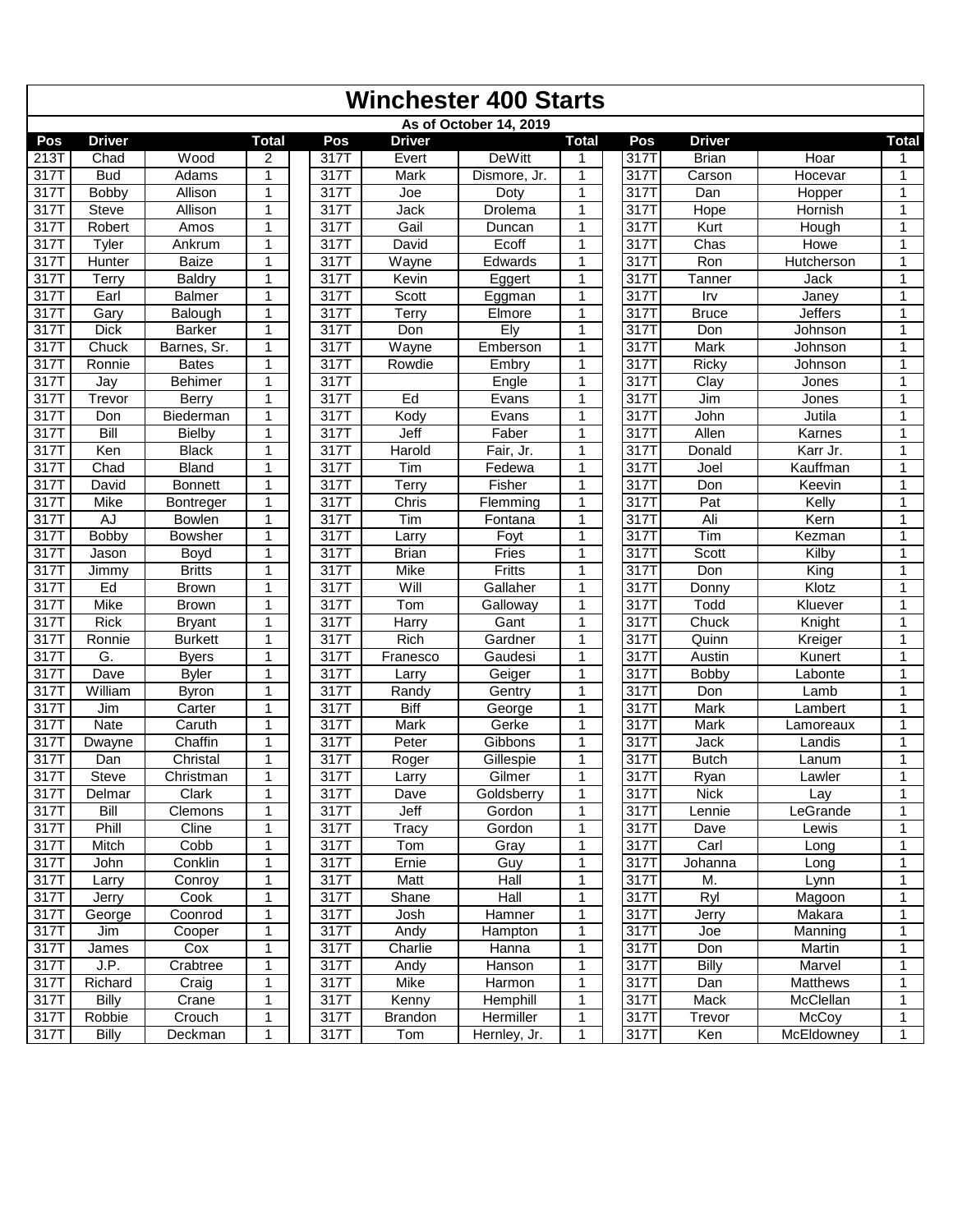|                  | <b>Winchester 400 Starts</b> |                 |                |  |      |                     |                        |              |  |      |                |                |              |
|------------------|------------------------------|-----------------|----------------|--|------|---------------------|------------------------|--------------|--|------|----------------|----------------|--------------|
|                  |                              |                 |                |  |      |                     | As of October 14, 2019 |              |  |      |                |                |              |
| Pos              | <b>Driver</b>                |                 | <b>Total</b>   |  | Pos  | <b>Driver</b>       |                        | <b>Total</b> |  | Pos  | <b>Driver</b>  |                | <b>Total</b> |
| 317T             | DeWaine                      | McGunegill      | 1              |  | 317T | <b>Brett</b>        | Robinson               | 1            |  | 317T | <b>Brandon</b> | Sperling       |              |
| 317T             | Jay                          | Middleton       | 1              |  | 317T | Jim                 | Robinson               | $\mathbf{1}$ |  | 317T | Craig          | Spetman        | $\mathbf{1}$ |
| 317T             | <b>Bret</b>                  | <b>Miles</b>    | $\mathbf{1}$   |  | 317T | Todd                | Robinson               | $\mathbf{1}$ |  | 317T | Jack           | Sprague        | $\mathbf{1}$ |
| 317T             | Don                          | Moon            | $\mathbf{1}$   |  | 317T | Don                 | Rogan                  | $\mathbf{1}$ |  | 317T | Mike           | Stacy          | $\mathbf{1}$ |
| 317T             | Jack                         | Moore           | 1              |  | 317T | Clav                | Rogers                 | $\mathbf{1}$ |  | 317T | Zach           | Stacy          | $\mathbf{1}$ |
| 317T             | David                        | Moyer           | $\mathbf{1}$   |  | 317T | <b>Rick</b>         | Roller                 | 1            |  | 317T | Dave           | Stamm          | 1            |
| 317T             | Bobby                        | Murany          | $\mathbf{1}$   |  | 317T | Herb                | Rose                   | 1            |  | 317T | <b>Bob</b>     | Stansell       | $\mathbf{1}$ |
| 317T             | Eric                         | <b>Nale</b>     | 1              |  | 317T | Scott               | Ross                   | $\mathbf{1}$ |  | 317T | Bill           | Stephenson     | 1            |
| 317 <sup>T</sup> | Jackie                       | Neal            | $\mathbf{1}$   |  | 317T | Logan               | Runyon                 | 1            |  | 317T | Doug           | <b>Stevens</b> | 1            |
| 317T             | Josh                         | <b>Nelms</b>    | $\mathbf{1}$   |  | 317T | Jerry               | Russell                | 1            |  | 317T | Charles        | <b>Stokes</b>  | 1            |
| 317T             | Homer                        | Newland         | $\mathbf{1}$   |  | 317T | Bobby               | Sands                  | $\mathbf{1}$ |  | 317T | Pete           | Stringer       | $\mathbf{1}$ |
| 317T             | Jerrv                        | <b>Norris</b>   | $\mathbf{1}$   |  | 317T | Johnnv              | Sauter                 | 1            |  | 317T | Troy           | Sweet          | 1            |
| 317T             | Rex                          | Norris, Jr.     | 1              |  | 317T | Tim                 | Sauter                 | $\mathbf{1}$ |  | 317T | Gil            | Tarbutton      | 1            |
| 317T             | Tyler                        | <b>Nuckles</b>  | $\overline{1}$ |  | 317T | Pat                 | Schauer                | $\mathbf{1}$ |  | 3171 | Bobby          | Taylor         | $\mathbf{1}$ |
| 317T             | <b>Brett</b>                 | Oakley          | $\mathbf{1}$   |  | 317T | Don                 | Schoenfeld             | 1            |  | 317T | Art            | Telosky        | $\mathbf{1}$ |
| 317T             | Grea                         | Ohlmann         | 1              |  | 317T | Larry               | Schrock                | 1            |  | 317T | <b>Bobby</b>   | Tinkham        | 1            |
| 317T             | John                         | Olson           | $\mathbf{1}$   |  | 317T | Davin               | <b>Scites</b>          | $\mathbf{1}$ |  | 317T | Don            | Trapp          | 1            |
| 317T             | Keith                        | Ousley          | $\mathbf{1}$   |  | 317T | Brian               | Scott                  | 1            |  | 317T | T.             | Trinkle        | 1            |
| 317T             | Trent                        | Owens           | $\mathbf{1}$   |  | 317T | Garry               | Sharp                  | $\mathbf{1}$ |  | 317T | Josh           | Vadnais        | 1            |
| 317              | Bobby                        | Parsley         | $\mathbf{1}$   |  | 317T | Junior              | Shirley                | $\mathbf{1}$ |  | 3171 | Dominique      | Van Wieringen  | $\mathbf{1}$ |
| 317T             | Jeremy                       | Pate            | $\mathbf{1}$   |  | 317T | Billy               | Shotko                 | 1            |  | 317T | Kerry          | Wagner         | $\mathbf{1}$ |
| 317T             | Preston                      | Peltier         | $\mathbf{1}$   |  | 317T | <b>Bob</b>          | Sibilia                | 1            |  | 317T | <b>Blackie</b> | Wangerin       | 1            |
| 317T             | Larry                        | <b>Phillips</b> | $\mathbf{1}$   |  | 317T | <b>Rick</b>         | Sibilia                | $\mathbf{1}$ |  | 317T | Bobby          | Wawak          | 1            |
| 317T             | Tim                          | Phillips        | 1              |  | 317T | <b>Bob</b>          | Siliba, Jr.            | 1            |  | 317T | Ken            | Weaver         | 1            |
| 317T             | Jimmy                        | Pierson         | $\mathbf{1}$   |  | 317T | Michael             | Simko                  | $\mathbf{1}$ |  | 317T | John           | Webb           | $\mathbf{1}$ |
| 317T             | Andy                         | Ponstein        | $\mathbf{1}$   |  | 317T | Jigger              | <b>Sirois</b>          | $\mathbf{1}$ |  | 3171 | Dave           | Weir           | $\mathbf{1}$ |
| 317T             | Tommy                        | Porter, Jr.     | $\mathbf{1}$   |  | 317T | Jerry               | Sisco                  | 1            |  | 317T | Ben            | Welch          | 1            |
| 317T             | Spike                        | Pritchard       | $\mathbf{1}$   |  | 317T | Don                 | Skaggs                 | $\mathbf{1}$ |  | 317T | Gary           | Williams       | 1            |
| 317T             | Chase                        | Purdy           | $\mathbf{1}$   |  | 317T | Ken                 | Smith                  | $\mathbf{1}$ |  | 317T | Dave           | Wilson         | $\mathbf{1}$ |
| 317T             | Grant                        | Quinlan         | 1              |  | 317T | Regan               | Smith                  | $\mathbf{1}$ |  | 317T | Scott          | Wimmer         | 1            |
| 317T             | Larry                        | Raines          | $\mathbf{1}$   |  | 317T | Ted                 | Smokstad               | $\mathbf{1}$ |  | 317T | Scott          | Wolfe          | $\mathbf{1}$ |
| 317T             | Lee                          | Raymond         | $\mathbf{1}$   |  | 317T | Les                 | Snow                   | $\mathbf{1}$ |  | 3171 | T.             | Wolfe          | $\mathbf{1}$ |
| 317T             | Bill                         | Reed            | 1              |  | 317T | $\overline{T}$ rent | Snyder                 | 1            |  | 317T | Jerry          | Wood           | 1            |
| $31\overline{7}$ | Bryan                        | Rellner         | 1              |  | 317T | Carl                | Sommers                | $\mathbf{1}$ |  | 317T | Joe            | Wormcastle     | 1            |
| 317T             | <b>Rick</b>                  | Rhonemus        | $\mathbf{1}$   |  | 317T | Tom                 | South                  | $\mathbf{1}$ |  | 317T | Jim            | Wyman          | $\mathbf{1}$ |
| 317T             | Scott                        | <b>Riggs</b>    | $\mathbf{1}$   |  | 317T | Johnny              | Spaw                   | 1            |  | 317T | Johnny         | Ziegler        | 1            |
| 317T             | Donnie                       | <b>Roberts</b>  | $\mathbf{1}$   |  |      |                     |                        |              |  |      |                |                |              |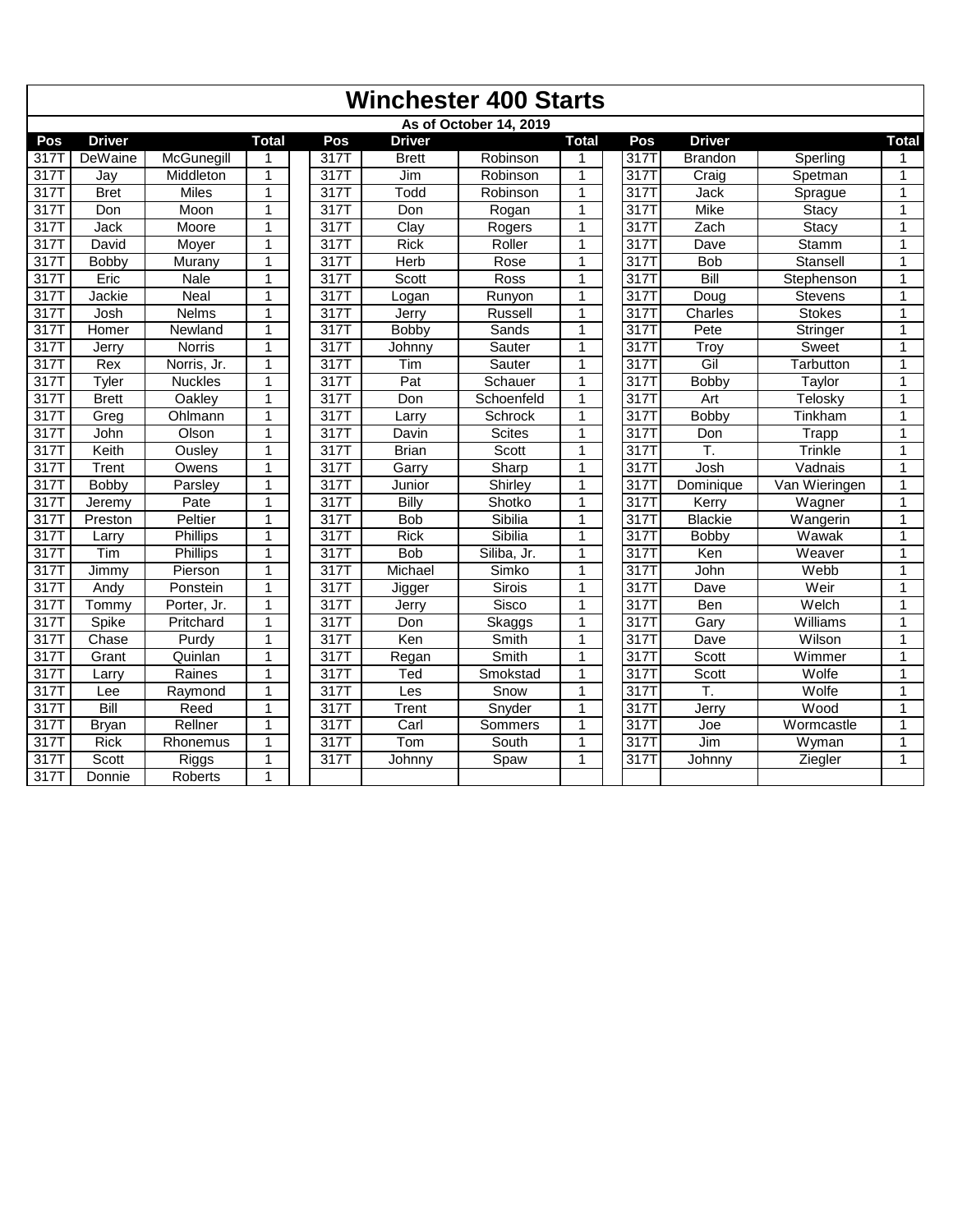|                   | <b>Winchester 400 Starts</b> |                                |                         |              |              |                              |                         |  |              |                |                         |                     |  |
|-------------------|------------------------------|--------------------------------|-------------------------|--------------|--------------|------------------------------|-------------------------|--|--------------|----------------|-------------------------|---------------------|--|
|                   |                              |                                |                         |              |              | As of October 14, 2019       |                         |  |              |                |                         |                     |  |
|                   |                              |                                |                         |              |              | <b>Alphabetical Order</b>    |                         |  |              |                |                         |                     |  |
| Pos               |                              | <b>Driver</b>                  | Total                   | Pos          |              | <b>Driver</b>                | <b>Total</b>            |  | Pos          |                | <b>Driver</b>           | Total               |  |
| 317T              | <b>Bud</b>                   | Adams                          | 1                       | 100T         | Andeson      | Bowen                        | 4                       |  | 317T         | Jerry          | Cook                    |                     |  |
| 143T              | Ken                          | Adams                          | 3                       | 317T         | AJ           | <b>Bowlen</b>                | 1                       |  | 213T         | Tommy          | Cook                    | $\overline{c}$      |  |
| 213T              | Roy                          | Aitchison                      | $\overline{2}$          | 317T         | <b>Bobby</b> | <b>Bowsher</b>               | 1                       |  | 3177         | George         | Coonrod                 | 1                   |  |
| 143T              | Ken                          | Alexander                      | 3                       | 317T         | Jason        | Boyd                         | 1                       |  | 52T          | Ed             | Cooper                  | 6                   |  |
| 52T               | Glenn                        | Allen, Jr.                     | 6                       | 143T         | Gary         | <b>Bradberry</b>             | 3                       |  | 317T         | Jim            | Cooper                  | 1                   |  |
| 317T              | Bobby                        | Allison                        | 1                       | 36T          | Travis       | <b>Braden</b>                | $\overline{7}$          |  | 74T          | Larry          | Cope                    | 5                   |  |
| 317T              | <b>Steve</b>                 | Allison                        | 1                       | 100T         | Dave         | Brandenburg                  | $\overline{4}$          |  | 36T          | <b>Mike</b>    | Cope                    | $\overline{7}$      |  |
| 52T               | <b>Justin</b>                | Alsip                          | 6                       | 143T         | Jim          | Brandenburg                  | 3                       |  | 74T          | Cody           | Coughlin                | 5                   |  |
| 213T              | Nipper                       | Alsup                          | $\overline{c}$          | 213T         | Denny        | <b>Breedlove</b>             | $\overline{2}$          |  | 3171         | James          | Cox                     | 1                   |  |
| 317T              | Robert                       | Amos                           | 1                       | 36T          | Lonnie       | <b>Breedlove</b>             | $\overline{7}$          |  | 100T         | Peter          | Cozzolino               | 4                   |  |
| 100T              | John                         | Anderson                       | 4                       | 317T         | Jimmy        | <b>Britts</b>                | $\mathbf{1}$            |  | 317T         | J.P.           | Crabtree                | 1                   |  |
| 100T              | Wayne                        | Anderson                       | 4                       | 213T         | Josh         | <b>Brock</b>                 | $\overline{c}$          |  | 213T         | Jaren          | Crabtree                | 2                   |  |
| 213T              | Don                          | Andrews                        | $\overline{c}$          | 213T         | Larry        | <b>Brooks</b>                | $\overline{c}$          |  | 36T          | Jim            | Crabtree Jr.            | $\overline{7}$      |  |
| 317T              | Tyler                        | Ankrum                         | 1                       | 213T         | Clyde        | <b>Brown</b>                 | $\overline{c}$          |  | 317T         | Richard        | Craig                   | 1                   |  |
| 74T               | Dalton                       | Armstrong                      | $\overline{5}$          | 317T         | Ed           | <b>Brown</b>                 | $\mathbf{1}$            |  | 317T         | <b>Billy</b>   | Crane                   | 1                   |  |
| 213T              | Wayne                        | Arnold                         | $\overline{2}$          | 317T         | <b>Mike</b>  | <b>Brown</b>                 | 1                       |  | 74T          | <b>Rick</b>    | Crawford                | 5                   |  |
| 213T              | Ed                           | Baer                           | $\overline{c}$          | 143T         | Mike         | <b>Bryant</b>                | 3                       |  | 317T         | Robbie         | Crouch                  | 1                   |  |
| 317T              | <b>Hunter</b>                | <b>Baize</b>                   | 1                       | 317T         | <b>Rick</b>  | <b>Bryant</b>                | $\mathbf{1}$            |  | 143T         | Kyle           | Crump                   | 3                   |  |
| $52$ T            | Bull                         | Baker                          | 6                       | 317T         | Ronnie       | <b>Burkett</b>               | 1                       |  | 52T          | Jim            | Cushman                 | 6                   |  |
| 317T              | Terry                        | <b>Baldry</b>                  | 1                       | 100T         | Conrad       | <b>Burr</b>                  | 4                       |  | 143T         | Kevin          | Cywinski                | 3                   |  |
| 213T              | <b>Buddy</b>                 | Ball                           | $\overline{2}$          | 213T         | Robert       | <b>Burroughs</b>             | $\overline{2}$          |  | 100T         | Dave           | Dayton                  | 4                   |  |
| 317T              | Earl                         | Balmer                         | 1                       | 100T         | Harrison     | <b>Burton</b>                | $\overline{4}$          |  | 143T         | Robbie         | Dean                    | 3                   |  |
| 317T              | Gary                         | Balough                        | 1                       | 52T          | Kyle         | <b>Busch</b>                 | 6                       |  | 317T         | Billy          | Deckman                 | 1                   |  |
| 143T<br>317T      | Ron<br><b>Dick</b>           | Barfield, Jr.<br><b>Barker</b> | 3<br>1                  | 317T<br>317T | G.<br>Dave   | <b>Byers</b><br><b>Byler</b> | 1<br>1                  |  | 213T<br>317T | Frank<br>Evert | Demske<br><b>DeWitt</b> | $\overline{c}$<br>1 |  |
| 213T              | Ray                          | <b>Barnard</b>                 | $\overline{2}$          | 143T         | Eldon        | <b>Byler</b>                 | 3                       |  | 28T          | Jason          | Dietsch                 | 8                   |  |
| 74T               | Chuck                        | Barnes Jr.                     | 5                       | 317T         | William      | <b>Byron</b>                 | $\mathbf{1}$            |  | 213T         | Ray            | <b>Dillon</b>           | $\overline{c}$      |  |
| 317T              | Chuck                        | Barnes, Sr.                    | 1                       | 213T         | <b>Brian</b> | Campbell                     | $\overline{c}$          |  | 3177         | Mark           | Dismore, Jr.            | 1                   |  |
| 317T              | Ronnie                       | <b>Bates</b>                   | 1                       | 317T         | Jim          | Carter                       | 1                       |  | 74T          | Jack           | Dossey III              | 5                   |  |
| 74T               | Jon                          | <b>Beach</b>                   | 5                       | 317T         | Nate         | Caruth                       | 1                       |  | 28T          | <b>Bobby</b>   | Dotter                  | 8                   |  |
| 143T              | J.C.                         | Beattie, Jr.                   | 3                       | 213T         | Terry        | Cater                        | $\overline{c}$          |  | 317T         | Joe            | Doty                    | 1                   |  |
| <b>143T</b>       | Joe                          | <b>Beaver</b>                  | 3                       | 317          | Dwayne       | Chaffin                      | $\mathbf{1}$            |  | 213T         | Justin         | Drawdy                  | 2                   |  |
| 213T              | Rick                         | Beebe                          | $\overline{2}$          | 213T         | Jeff         | Choquette                    | $\overline{c}$          |  | 317T         | Jack           | Drolema                 | 1                   |  |
| 317T              | Jay                          | <b>Behimer</b>                 | 1                       | 317T         | Dan          | Christal                     | 1                       |  | 317T         | Gail           | Duncan                  | 1                   |  |
| 213T              | Christopher                  | Bell                           | $\overline{c}$          | 143T         | Steven       | Christian                    | 3                       |  | 213T         | <b>Dick</b>    | Dunlevy, Jr.            | $\overline{c}$      |  |
| 213T              | Johnny                       | <b>Belott III</b>              | $\overline{2}$          | 52T          | Gene         | Christie                     | $\overline{6}$          |  | 213T         | Tristian       | Dupuis                  | $\overline{2}$      |  |
| 213T              | Kyle                         | Benjamin                       | $\overline{2}$          | 317T         | Steve        | Christman                    | $\mathbf{1}$            |  | 100T         | Damon          | Ecoff                   | 4                   |  |
| 213T              | Johnny                       | Benson, Jr.                    | $\overline{c}$          | 213T         | Jerry        | Churchill                    | $\overline{\mathbf{c}}$ |  | 317T         | David          | Ecoff                   | 1                   |  |
| 317T              | Trevor                       | Berry                          | 1                       | 143T         | Joey         | Clanton                      | 3                       |  | $\mathbf{1}$ | Mike           | Eddy                    | 21                  |  |
| 143T              | Don                          | Bickford                       | 3                       | 317T         | Delmar       | Clark                        | $\mathbf{1}$            |  | 317T         | Wayne          | Edwards                 | 1                   |  |
| 317 <sup>T</sup>  | Don                          | Biederman                      | $\mathbf{1}$            | 317T         | Bill         | Clemons                      | 1                       |  | 317T         | Kevin          | Eggert                  | 1                   |  |
| 317T              | Bill                         | <b>Bielby</b>                  | 1                       | 143T         | Josh         | Clemons                      | 3                       |  | 317T         | Scott          | Eggman                  | 1                   |  |
| 74T               | <b>Billy</b>                 | Bigley, Jr.                    | 5                       | 317T         | Phill        | Cline                        | 1                       |  | 52T          | Chase          | Elliott                 | 6                   |  |
| 143T              | Terry                        | <b>Bivens</b>                  | 3                       | 317T         | Mitch        | Cobb                         | 1                       |  | 317T         | <b>Terry</b>   | Elmore                  | 1                   |  |
| 317T              | Ken                          | Black                          | 1                       | 52T          | <b>Bob</b>   | Coffey                       | 6                       |  | 317T         | Don            | Ely                     | 1                   |  |
| 317T              | Chad                         | Bland                          | 1                       | 74T          | <b>Buddy</b> | Cole                         | 5                       |  | 317T         | Wayne          | Emberson                | $\mathbf{1}$        |  |
| 213T              | Darwin                       | Blankenship                    | $\overline{c}$          | 143T         | Mark         | Cole                         | 3                       |  | 317T         | Rowdie         | Embry                   | 1                   |  |
| $143\overline{T}$ | Chet                         | <b>Blanton</b>                 | $\mathbf{3}$            | 213T         | Don          | Collins                      | 2                       |  | 317T         |                | Engle                   | 1                   |  |
| 100T              | <b>Bobby</b>                 | <b>Blount</b>                  | 4                       | 143T         | Rodney       | Combs                        | 3                       |  | 317T         | Ed             | Evans                   | 1                   |  |
| 213T              | Jim                          | <b>Blount</b>                  | $\overline{\mathbf{c}}$ | 317T         | John         | Conklin                      | 1                       |  | 317T         | Kody           | Evans                   | 1                   |  |
| 317T              | David                        | <b>Bonnett</b>                 | 1                       | 317T         | <b>Larry</b> | Conroy                       | 1                       |  | 317T         | Jeff           | Faber                   | 1                   |  |
| 317T              | Mike                         | <b>Bontreger</b>               | 1                       | 213T         | Gene         | Cook                         | 2                       |  | 100T         | <b>Brandon</b> | Fagin                   | 4                   |  |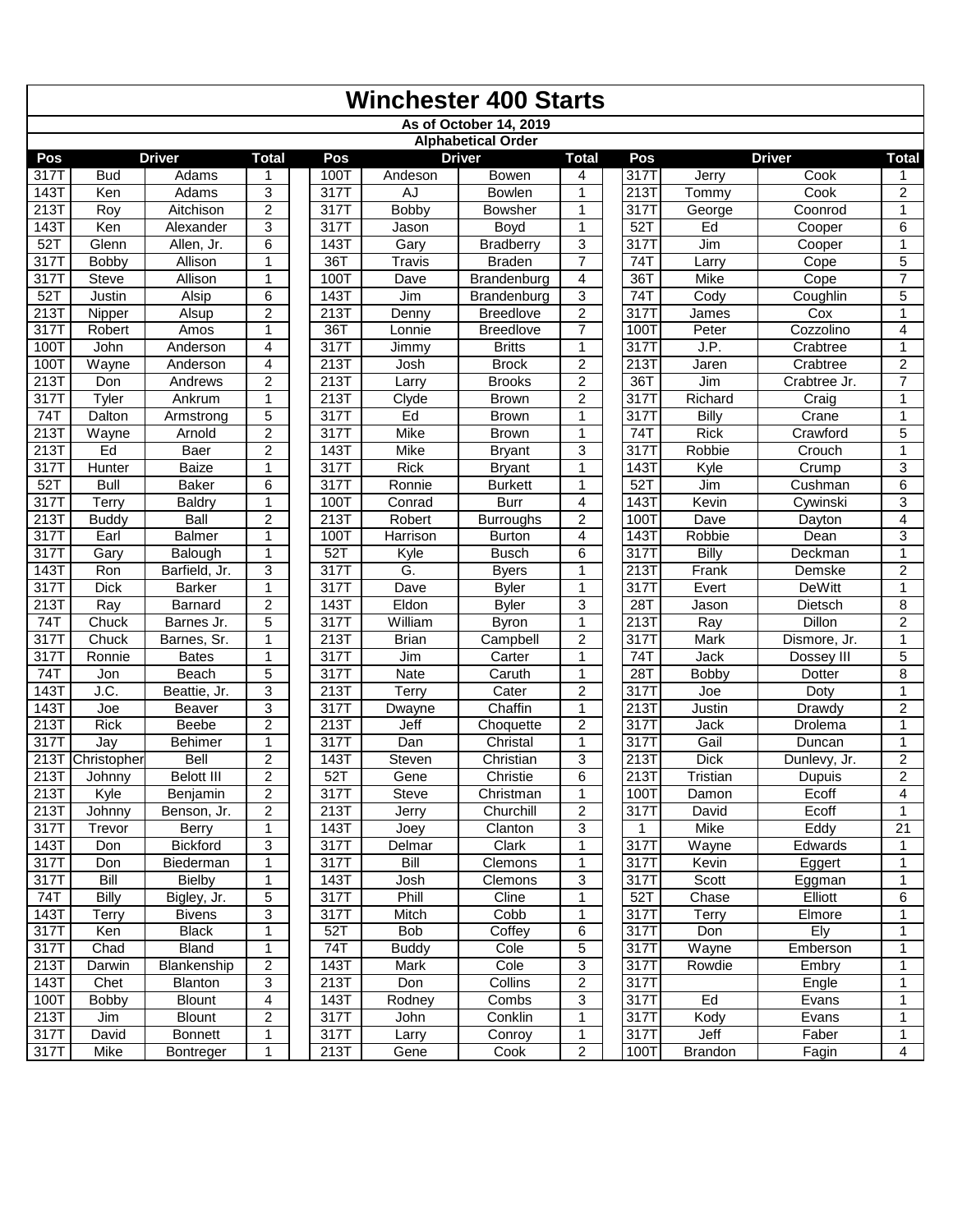|                   | <b>Winchester 400 Starts</b> |               |                     |  |                    |                    |                           |                |  |                  |                        |                  |                     |
|-------------------|------------------------------|---------------|---------------------|--|--------------------|--------------------|---------------------------|----------------|--|------------------|------------------------|------------------|---------------------|
|                   |                              |               |                     |  |                    |                    | As of October 14, 2019    |                |  |                  |                        |                  |                     |
|                   |                              |               |                     |  |                    |                    | <b>Alphabetical Order</b> |                |  |                  |                        |                  |                     |
| Pos               |                              | <b>Driver</b> | <b>Total</b>        |  | Pos                |                    | <b>Driver</b>             | <b>Total</b>   |  | Pos              |                        | <b>Driver</b>    | Total               |
| 11T               | Harold                       | Fair          | 11                  |  | 213T               | Cliff              | Hamm                      | $\overline{2}$ |  | 74T              | Ted                    | Johnson          | 5                   |
| 317T              | Harold                       | Fair, Jr.     | 1                   |  | 317T               | Josh               | <b>Hamner</b>             | $\mathbf{1}$   |  | 317T             | $\overline{C}$ lay     | Jones            | 1                   |
| 317T              | Tim                          | Fedewa        | 1                   |  | 317T               | Andy               | Hampton                   | $\mathbf{1}$   |  | 100T             | Erik                   | Jones            | 4                   |
| 317T              | Terry                        | Fisher        | 1                   |  | 213T               | Junior             | Hanley                    | $\overline{2}$ |  | 213T             | Garrett                | Jones            | $\overline{2}$      |
| 6T                | Terry                        | Fisher Jr.    | 12                  |  | 317T               | Charlie            | Hanna                     | $\mathbf{1}$   |  | 3171             | Jim                    | Jones            | 1                   |
| 317T              | Chris                        | Flemming      | 1                   |  | 143T               | Doug               | Hanna                     | 3              |  | 16T              | Tom                    | Jones            | 10                  |
| $\overline{74}$   | Mickey                       | Flora         | 5                   |  | 317T               | Andy               | Hanson                    | $\mathbf{1}$   |  | $52$ T           | <b>Boris</b>           | Jurkovic         | 6                   |
| 317T              | Tim                          | Fontana       | 1                   |  | 100T               | Scott              | Hanson                    | 4              |  | 317T             | John                   | Jutila           | 1                   |
| 143T              | Todd                         | Forbes        | 3                   |  | 23T                | Scott              | Hantz                     | 9              |  | 317T             | Allen                  | Karnes           | $\mathbf{1}$        |
| 3171              | Larry                        | Foyt          | 1                   |  | 317T               | <b>Mike</b>        | <b>Harmon</b>             | $\mathbf{1}$   |  | 317T             | Donald                 | Karr Jr.         | $\mathbf{1}$        |
| 317T              | Brian                        | Fries         | 1                   |  | 52T                | Tom                | Harrington                | 6              |  | $\overline{317}$ | Joel                   | Kauffman         | 1                   |
| 317T              | Mike                         | <b>Fritts</b> | 1                   |  | 143T               | Larry              | Harris                    | 3              |  | 317T             | Don                    | Keevin           | 1                   |
| 100T              | Ray                          | Fullen        | 4                   |  | $52$ T             | Ken                | Harrison                  | 6              |  | 317T             | Pat                    | Kelly            | 1                   |
| 5                 | Jeff                         | Fultz         | 14                  |  | 52T                | Gene               | <b>Harsch</b>             | 6              |  | 213T             | Ben                    | Kennedy          | $\overline{2}$      |
| 100T              | Chris                        | Gabehart      | 4                   |  | 143T               | Ron                | Hayes                     | 3              |  | 74T              | Ross                   | Kenseth          | 5                   |
| 213T              | <b>Bubba</b>                 | Gale          | 2                   |  | 213T               | John               | Heck                      | $\overline{c}$ |  | 3177             | Ali                    | Kern             |                     |
| 317T              | Will                         | Gallaher      | $\mathbf{1}$        |  | 74T                | Dave               | Heid                      | $\overline{5}$ |  | 100T             | Scott                  | Keyser           | $\overline{4}$      |
| 317T              | Tom                          | Galloway      | 1                   |  | 213T               | Corey              | Heim                      | $\overline{c}$ |  | 317T             | Tim                    | Kezman           | 1                   |
| 317T              | Harry                        | Gant          | 1                   |  | 317T               | Kenny              | Hemphill                  | $\mathbf{1}$   |  | 317T             | Scott                  | Kilby            | 1                   |
| 213T              | Keith                        | Gardner       | $\overline{2}$      |  | 100T               | Daniel             | Hemric                    | $\overline{4}$ |  | 317T             | Don                    | King             | 1                   |
| 317T              | Rich                         | Gardner       | 1                   |  | 74T                | Ellis              | <b>Herbert</b>            | 5              |  | 100T             | $\overline{T}$ ammy Jo | Kirk             | 4                   |
| 100T              | Mike                         | Garvey        | 4                   |  | 317T               | <b>Brandon</b>     | Hermiller                 | $\mathbf{1}$   |  | 74T              | Doug                   | Klein            | 5                   |
| 3171              | Franesco                     | Gaudesi       | $\mathbf{1}$        |  | 317T               | Tom                | Hernley, Jr.              | $\mathbf{1}$   |  | 3171             | Donny                  | Klotz            | 1                   |
| 317T              | Larrv                        | Geiger        | $\mathbf{1}$        |  | 213T               | Roger              | Herp                      | $\overline{c}$ |  | 317T             | Todd                   | Kluever          | 1                   |
| 317T              | Randy                        | Gentry        | 1                   |  | 100T               | Don                | Higgins                   | 4              |  | 317T             | Chuck                  | Knight           | 1                   |
| 317T              | <b>Biff</b>                  | George        | 1                   |  | 213T               | <b>Dick</b>        | Hinshaw                   | $\overline{c}$ |  | 100T             | <b>Rick</b>            | Knotts           | $\overline{4}$      |
| 317T              | Mark                         | Gerke         | $\mathbf{1}$        |  | 213T               | Shorty             | Hinshaw                   | $\overline{c}$ |  | 213T             | <b>Bob</b>             | Kohlmeyer        | $\overline{2}$      |
| 317T              | Peter                        | Gibbons       | $\mathbf{1}$        |  | 317T               | <b>Brian</b>       | Hoar                      | $\mathbf{1}$   |  | 213T             | Chet                   | Kosin            | $\overline{2}$      |
| 100T              | Derrick                      | Gilchrist     | 4                   |  | 317T               | Carson             | Hocevar                   | $\mathbf{1}$   |  | 317T             | Quinn                  | Kreiger          | 1                   |
| 213T              | Bobby                        | Gill          | 2                   |  | 213T               | Ed                 | Hoffman                   | $\overline{c}$ |  | 74T              | Alan                   | Kulwicki         | 5                   |
| 317T              | Roger                        | Gillespie     | $\mathbf{1}$        |  | 213T               | <b>Bret</b>        | Holmes                    | $\overline{2}$ |  | 317T             | Austin                 | <b>Kunert</b>    | 1                   |
| 317T              | Larry                        | Gilmer        | 1                   |  | 317T               | Dan                | Hopper                    | $\mathbf{1}$   |  | 143              | J. Michael             | Kurkowski        | 3                   |
| 317T              | Dave                         | Goldsberry    | 1                   |  | 317T               | <b>Hope</b>        | Hornish                   | $\mathbf{1}$   |  | 317T             | <b>Bobby</b>           | Labonte          | 1                   |
| 36T               | Hal                          | Goodson       | $\overline{7}$      |  | $\overline{317}$ T | Kurt               | Hough                     | $\mathbf{1}$   |  | 317T             | Don                    | Lamb             | $\mathbf{1}$        |
| 3171              | Jeff                         | Gordon        | 1                   |  | 213T               | Steven             | Howard                    | $\overline{2}$ |  | 317T             | Mark                   | Lambert          | 1                   |
| 317T              | <b>Tracy</b>                 | Gordon        | 1                   |  | 143T               | Warren             | Howard                    | 3              |  | 317T             | Mark                   | Lamoreaux        | 1                   |
| 213T              | Larry                        | Gorman        | $\overline{2}$      |  | 317T               | Chas               | Howe                      | $\mathbf{1}$   |  | 213T             | Dennis                 | Lampman          | $\overline{2}$      |
| 143T              | <b>Bruce</b>                 | Gould         | 3                   |  | 213T               | Jim                | Hurtubise                 | 2              |  | 317T<br>36T      | Jack                   | Landis           | 1<br>$\overline{7}$ |
| 213T              | Noah                         | Gragson       | 2                   |  | 317T               | Ron                | Hutcherson                | $\mathbf{1}$   |  |                  | Jeff                   | Lane             |                     |
| $317\overline{T}$ | Tom                          | Gray          | 1<br>$\overline{2}$ |  | 100T               | George             | Ingole                    | 4              |  | 317T             | <b>Butch</b>           | Lanum            | 1<br>$\overline{2}$ |
| 213T              | David                        | Green         |                     |  | 100T               | Hunter             | Jack                      | 4              |  | 213T             | Martin                 | Latulippe        |                     |
| 6T                | Don                          | Gregory       | $\overline{12}$     |  | 74T                | <b>Brent</b>       | Jack                      | 5              |  | 317T             | Ryan                   | Lawler           | $\mathbf{1}$        |
| 52T               | Derrick                      | Griffin       | 6                   |  | 317T               | Tanner             | Jack                      | 1              |  | 317T             | <b>Nick</b>            | Lay              | 1                   |
| 100T              | Wes                          | Griffith Jr.  | 4                   |  | 213T               | Bobby              | Jacks                     | $\overline{c}$ |  | 213T             | Dan                    | Leeck            | $\overline{c}$      |
| 100T              | Augie                        | Grill         | $\overline{4}$      |  | 143T               | Danny              | Jackson                   | 3              |  | 317T             | Lennie                 | LeGrande         | 1                   |
| 143T              | Jack                         | Gritter       | 3                   |  | 11T                | Dave               | Jackson                   | 11             |  | 143T             | Raphael                | Lessard          | 3                   |
| 213T              | AI                           | Grogg         | $\overline{2}$      |  | 143T               | Evan               | Jackson                   | 3              |  | 317T             | Dave                   | Lewis            | 1                   |
| 74T               | <b>Nick</b>                  | Gullatta      | 5                   |  | 317T               | Irv                | Janey                     | $\mathbf{1}$   |  | 16T              | LJ                     | Lines            | 10                  |
| 317T              | Ernie                        | Guy           | 1                   |  | 317T               | <b>Bruce</b>       | <b>Jeffers</b>            | 1              |  | 317T             | Carl                   | Long             | $\mathbf{1}$        |
| 213T              | Matt                         | Hagans        | 2                   |  | 36T                | Dave               | Jensen                    | 7              |  | 317T             | Johanna                | Long             | 1                   |
| 143T              | Justin                       | Haley<br>Hall | 3                   |  | 317T               | Don<br><b>Mark</b> | Johnson                   | $\mathbf{1}$   |  | 143T<br>143T     | Scott                  | Lovelady<br>Lund | 3<br>$\overline{3}$ |
| 317T              | Matt                         |               | 1                   |  | 317T               |                    | Johnson                   | 1              |  |                  | Ken                    |                  |                     |
| 317T              | Shane                        | Hall          | $\mathbf{1}$        |  | 317T               | Ricky              | Johnson                   | 1              |  | 317T             | M.                     | Lynn             | $\mathbf{1}$        |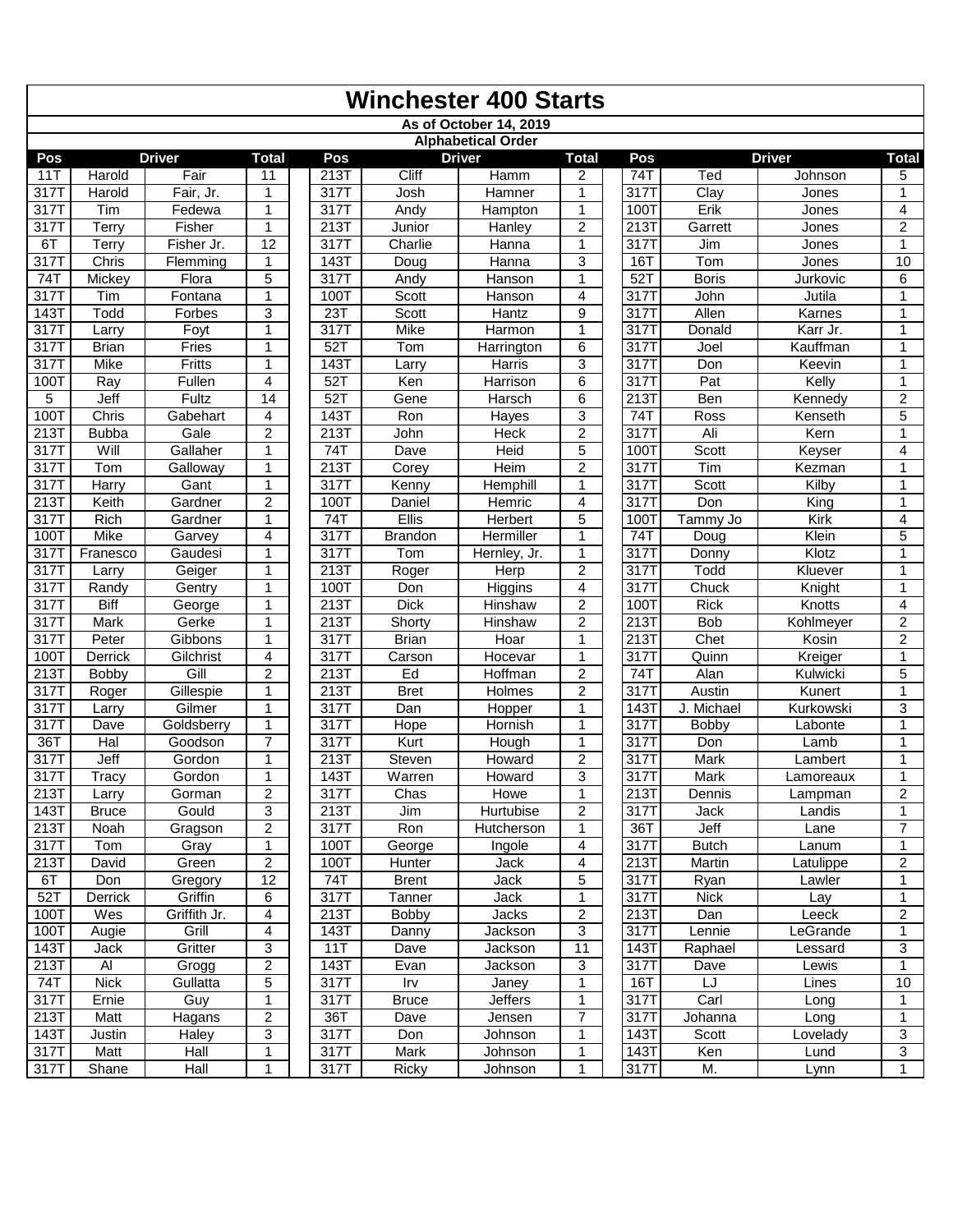|              | <b>Winchester 400 Starts</b> |                    |                     |  |              |                 |                           |                                |  |                   |                       |                        |                     |
|--------------|------------------------------|--------------------|---------------------|--|--------------|-----------------|---------------------------|--------------------------------|--|-------------------|-----------------------|------------------------|---------------------|
|              |                              |                    |                     |  |              |                 | As of October 14, 2019    |                                |  |                   |                       |                        |                     |
|              |                              |                    |                     |  |              |                 | <b>Alphabetical Order</b> |                                |  |                   |                       |                        |                     |
| Pos          | <b>Driver</b>                |                    | <b>Total</b>        |  | Pos          | <b>Driver</b>   |                           | <b>Total</b>                   |  | Pos               | <b>Driver</b>         |                        | Total               |
| 317T         | Ryl                          | Magoon             | 1                   |  | 317T         | John            | Olson                     | 1                              |  | 317T              | Herb                  | Rose                   |                     |
| 741          | Tom                          | Maier              | 5                   |  | 317T         | Keith           | Ousley                    | 1                              |  | 6T                | <b>Brian</b>          | Ross                   | 12                  |
| 317T         | Jerry                        | Makara             | 1                   |  | 213T         | Spanks          | Overbeck                  | $\overline{c}$                 |  | 317T              | Scott                 | Ross                   | 1                   |
| 3171         | Joe                          | Manning            | $\mathbf{1}$        |  | 317T         | Trent           | Owens                     | $\mathbf{1}$                   |  | $\overline{1431}$ | Chuck                 | Roumell                | 3                   |
| 143          | LaMarr                       | Marshall           | 3                   |  | 143T         | Hank            | Parker, Jr.               | 3                              |  | 213T              | Cole                  | Rouse                  | $\overline{2}$      |
| 317T         | Don                          | Martin             | $\overline{1}$      |  | 317T         | Bobby           | Parsley                   | $\mathbf 1$                    |  | 317T              | Logan                 | Runyon                 | 1                   |
| 213T         | John                         | Martin             | 2                   |  | 317T         | Jeremy          | Pate                      | $\mathbf{1}$                   |  | 143               | Lonnie                | Rush, Jr.              | 3                   |
| 16T          | Mark                         | Martin             | 10                  |  | 143T         | <b>Brad</b>     | Payne                     | 3                              |  | 317T              | Jerry                 | Russell                | $\mathbf{1}$        |
| 317T         | <b>Billy</b>                 | Marvel             | 1                   |  | 317T         | Preston         | Peltier                   | $\overline{1}$                 |  | 213T              | Kenzie                | Ruston                 | $\overline{2}$      |
| 1001         | Royce                        | Mason              | 4                   |  | 28T          | Jeep            | Pflum                     | 8                              |  | 143T              | Joe                   | Ruttman                | 3                   |
| 317T         | Dan                          | <b>Matthews</b>    | 1                   |  | 213T         | Eddie           | Phelps                    | $\overline{c}$                 |  | 317T              | Bobby                 | Sands                  | 1                   |
| 213T         | Sean                         | Matthuis           | $\overline{2}$      |  | 317T         | Larry           | Phillips                  | 1                              |  | 213T              | Dalton                | Sargeant               | $\overline{2}$      |
| 100T         | Robert                       | Maynor             | 4                   |  | 317T         | Tim             | <b>Phillips</b>           | $\mathbf{1}$                   |  | 74T               | Jay                   | Sauter                 | 5                   |
| 317T         | Mack                         | McClellan          | 1                   |  | 100T         | Aaron           | Pierce                    | 4                              |  | 143               | Jim                   | Sauter                 | 3                   |
| 317T         | Trevor                       | McCoy              | 1                   |  | 317T         | Jimmy           | Pierson                   | $\mathbf{1}$                   |  | 317T              | Johnny                | Sauter                 | 1                   |
| 317T         | Ken                          | McEldowney         | $\mathbf{1}$        |  | 213T         | Mark            | Pluer                     | $\overline{2}$                 |  | 317T              | Tim                   | Sauter                 | 1                   |
| 3171         | DeWaine                      | McGunegill         | $\mathbf{1}$        |  | 100T         | <b>Bubba</b>    | Pollard                   | $\overline{4}$                 |  | $\overline{1431}$ | Neal                  | Sceva                  | 3                   |
| 3171         | Jay                          | Middleton          | $\mathbf{1}$        |  | 317T         | Andy            | Ponstein                  | 1                              |  | 317T              | $\overline{Pat}$      | Schauer                | 1                   |
| 317T         | <b>Bret</b>                  | <b>Miles</b>       | 1                   |  | 213T         | Chad            | Poorman                   | $\overline{2}$                 |  | $52$ T            | Dennis                | Schoenfeld             | 6                   |
| 36T          | Dennis                       | Miles              | $\overline{7}$      |  | 143T         | Toby            | Porter                    | 3                              |  | $\overline{3171}$ | Don                   | Schoenfeld             | 1                   |
| 4            | <b>Butch</b>                 | Miller             | 16                  |  | 317T         | Tommy           | Porter, Jr.               | $\mathbf{1}$                   |  | 28T               | <b>Buddy</b>          | Schrock                | 8                   |
| 2131         | Jordan                       | Miller             | 2                   |  | 317T         | Spike           | Pritchard                 | $\mathbf{1}$                   |  | 317T              | Larry                 | Schrock                | 1                   |
| 213T         | <b>Mike</b>                  | <b>Miller</b>      | $\overline{2}$      |  | 213T         | David           | Probst                    | $\overline{2}$                 |  | 28T               | Vern                  | Schrock                | 8                   |
| 28T          | Mason<br>Jerry               | Mingus<br>Mitchell | 8<br>$\overline{2}$ |  | 213T<br>213T | Gene<br>Adam    | Prosser<br>Purdv          | $\overline{2}$                 |  | 3177<br>317T      | Davin<br><b>Brian</b> | <b>Scites</b><br>Scott | 1<br>1              |
| 213T         |                              |                    | 1                   |  | 317T         |                 |                           | $\overline{c}$<br>$\mathbf{1}$ |  | 28T               |                       | Scott                  |                     |
| 317T<br>317T | Don<br>Jack                  | Moon<br>Moore      | $\mathbf{1}$        |  | 100T         | Chase<br>Robbie | Purdy<br>Pyle             | 4                              |  | 213T              | Harold<br>Don         | Seaborn                | 8<br>$\overline{2}$ |
| 74T          | Larry                        | Moore              | 5                   |  | 143T         | Freddie         | Query                     | 3                              |  | 52T               | Rich                  | Segvich                | 6                   |
| 317          | David                        |                    | 1                   |  | 317T         | Grant           | Quinlan                   | $\mathbf{1}$                   |  | $\overline{2}$    | <b>Bob</b>            | Senneker               | $\overline{18}$     |
| 317T         | Bobby                        | Moyer<br>Murany    | $\mathbf{1}$        |  | 317T         | Larry           | Raines                    | $\mathbf{1}$                   |  | 11T               | Terry                 | Senneker               | 11                  |
| 100T         | Ted                          | Musgrave           | $\overline{4}$      |  | 143T         | Tony            | Raines                    | 3                              |  | 36T               | Bob                   | Sensiba                | $\overline{7}$      |
| 143          | Moose                        | <b>Myers</b>       | 3                   |  | 317T         | Lee             | Raymond                   | $\mathbf{1}$                   |  | 143               | Dave                  | Sensiba                | 3                   |
| 23T          | Stephen                      | Naase              | 9                   |  | 213T         | TJ              | Reaid                     | $\overline{c}$                 |  | 213T              | Paul                  | Shafer Jr.             | $\overline{2}$      |
| 317T         | Eric                         | <b>Nale</b>        | $\mathbf{1}$        |  | 317T         | Bill            | Reed                      | $\mathbf{1}$                   |  | 100T              | Jack                  | Shanklin               | $\overline{4}$      |
| 3171         | Jackie                       | Neal               | 1                   |  | 213T         | Tom             | Reffner                   | $\overline{2}$                 |  | 317T              | Garry                 | Sharp                  | 1                   |
| 100T         | Jeff                         | Neal               | 4                   |  | 317T         | <b>Bryan</b>    | Rellner                   | $\mathbf 1$                    |  | 317T              | Junior                | Shirley                | 1                   |
| 52T          | Scott                        | Neal               | 6                   |  | 213T         | David           | Reutimann                 | $\overline{2}$                 |  | $\overline{1}00$  | Jason                 | Shively                | 4                   |
| 317T         | Josh                         | <b>Nelms</b>       | 1                   |  | 317T         | Rick            | Rhonemus                  | 1                              |  | 317T              | <b>Billy</b>          | Shotko                 | 1                   |
| 317T         | <b>Homer</b>                 | Newland            | 1                   |  | 74T          | Jody            | Ridley                    | 5                              |  | 317T              | Bob                   | Sibilia                | 1                   |
| 143T         | Colin                        | Nickolai           | 3                   |  | 213T         | Tony            | Ridner                    | $\overline{c}$                 |  | 317T              | Rick                  | Sibilia                | 1                   |
| 74T          | Jay                          | Niewiek            | 5                   |  | 6T           | <b>Brian</b>    | Rievley                   | $\overline{12}$                |  | 213T              | Tim                   | Sibilia                | $\overline{2}$      |
| 213T         | Bill                         | Noel               | $\overline{2}$      |  | 317T         | Scott           | Riggs                     | $\mathbf{1}$                   |  | 317T              | Bob                   | Siliba, Jr.            | $\mathbf{1}$        |
| 213T         | Trevor                       | Noles              | $\overline{2}$      |  | 143T         | Dave            | Roahrig                   | 3                              |  | 143T              | John                  | Silverthorne           | 3                   |
| 317T         | Jerry                        | Norris             | 1                   |  | 100T         | JR              | Roahrig                   | 4                              |  | 213T              | Dave                  | Simko                  | $\overline{c}$      |
| 317T         | Rex                          | Norris, Jr.        | 1                   |  | 213T         | Tyler           | Roahrig                   | 2                              |  | 317T              | Michael               | Simko                  | 1                   |
| 143T         | Ron                          | North              | 3                   |  | 317T         | Donnie          | Roberts                   | 1                              |  | 213T              | Kenny                 | Simpson                | $\overline{c}$      |
| 317T         | Tyler                        | <b>Nuckles</b>     | $\mathbf{1}$        |  | 317T         | <b>Brett</b>    | Robinson                  | $\mathbf{1}$                   |  | 317T              | Jigger                | Sirois                 | 1                   |
| 74T          | Denny                        | Nyari              | 5                   |  | 317T         | Jim             | Robinson                  | $\mathbf{1}$                   |  | 317T              | Jerry                 | Sisco                  | 1                   |
| 28T          | <b>Brandon</b>               | Oakley             | 8                   |  | 317T         | Todd            | Robinson                  | 1                              |  | 100T              | Darrell               | Skaggs                 | 4                   |
| 317T         | <b>Brett</b>                 | Oakley             | 1                   |  | 317T         | Don             | Rogan                     | 1                              |  | 317T              | Don                   | Skaggs                 | 1                   |
| 317T         | Greg                         | Ohlmann            | 1                   |  | 317T         | Clay            | Rogers                    | $\mathbf{1}$                   |  | 36T               | Ray                   | Skillman               | $\overline{7}$      |
| 213T         | Todd                         | Oliver             | 2                   |  | 317T         | Rick            | Roller                    | 1                              |  | 100T              | Vern                  | Slaugh                 | $\overline{4}$      |